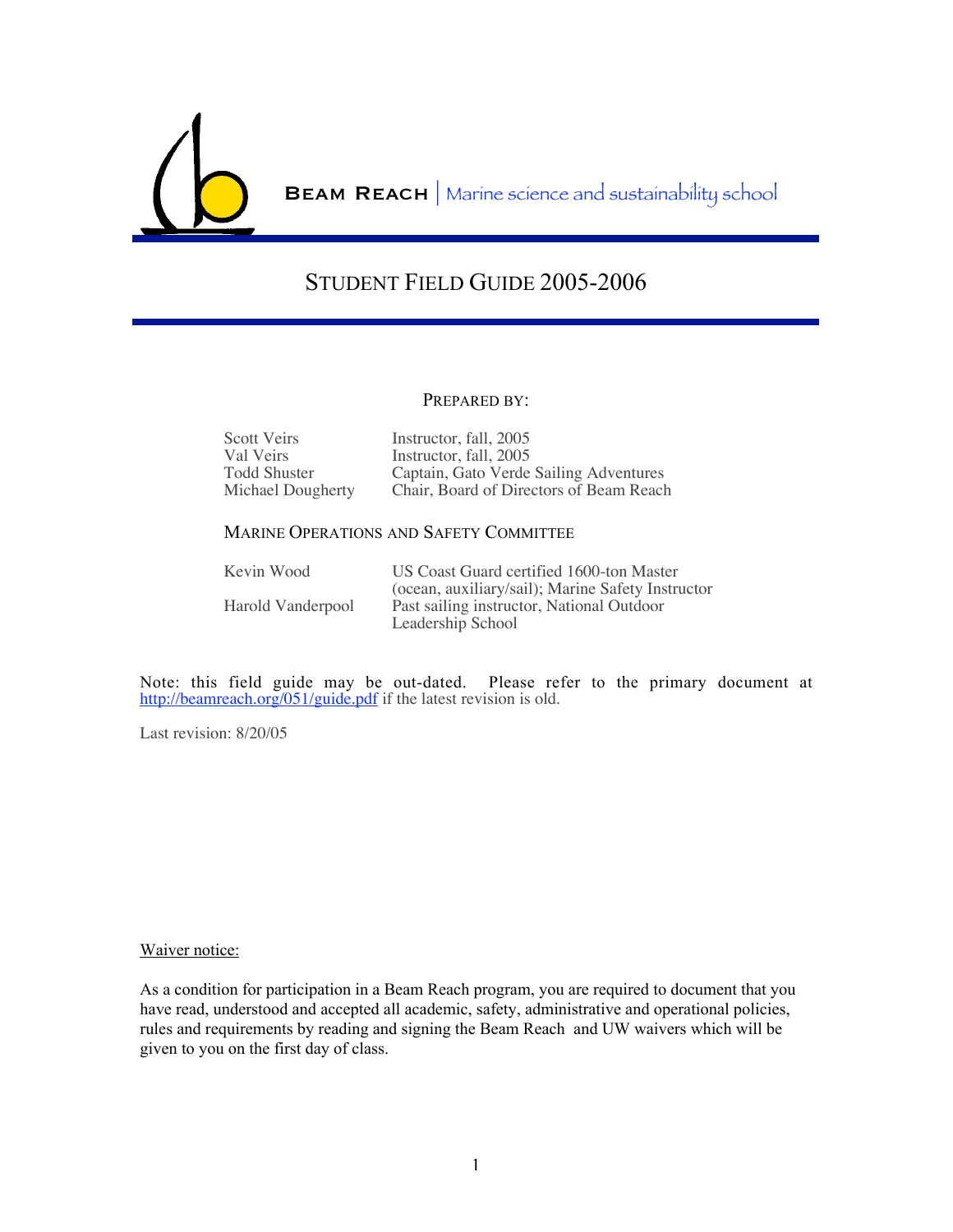# WELCOME!

## DEAR CLASS OF FALL 2005,

This Student Field Guide is an important tool that should help you get the most out of your educational experience with Beam Reach! We hope you will use it when you are getting ready to leave, during the program, and even after you return home.

Beam Reach is a new school and you are part of its first undergraduate class. Other students have researched orcas and acoustics in the San Juan Islands for 3.5-week periods over the last five years, but you will be the first to undertake 10-week research projects, the first to go to sea for 5 weeks, and the first to study both the societal context of your research and sustainable solutions to related environmental problems.

We are confident you will learn and grow from the challenges Beam Reach presents to you. We are also counting on you to take a proactive role in improving Beam Reach during your program. We welcome your feedback anytime and will intermittently encourage you to reflect upon the strengths and weaknesses of Beam Reach through specific evaluations (in the middle and end of both the land and sea component). Please proudly adopt the role of pioneer and think often of the students who will follow in your wake.

This Guide begins with a vision for Beam Reach in the future and a summary of your curriculum and courses. We hope you will embrace the parts of the vision that appeal to you and work with us as students (and alumni!) to realize them. We hope that by sharing this vision you will begin to incorporate and reinforce the spirit of Beam Reach, even as you experience it for the first time through the curriculum and courses.

Next, you will find information about what life will be like with Beam Reach. There is information about the Friday Harbor Laboratories where you will be spending the first half of the program and some expectations about life aboard the sailing vessel *Gato Verde* – your home during the sea component of the program. You will also read about how to stay in touch with your friends and family while you are here.

Finally, there are three important sections that clarify some critical issues. The first articulates the logistics of academic affairs. The second presents policies that are designed to help reduce the risks involved in participating in the Beam Reach program. Finally, your rights and responsibilities as a Beam Reach student are described.

Please be sure to read through the entire Guide. Don't hesitate to contact us with any questions. And please be prepared to sign a couple of waivers on the first day of class.

Your instructors,

Dr. Scott Veirs Dr. Val Veirs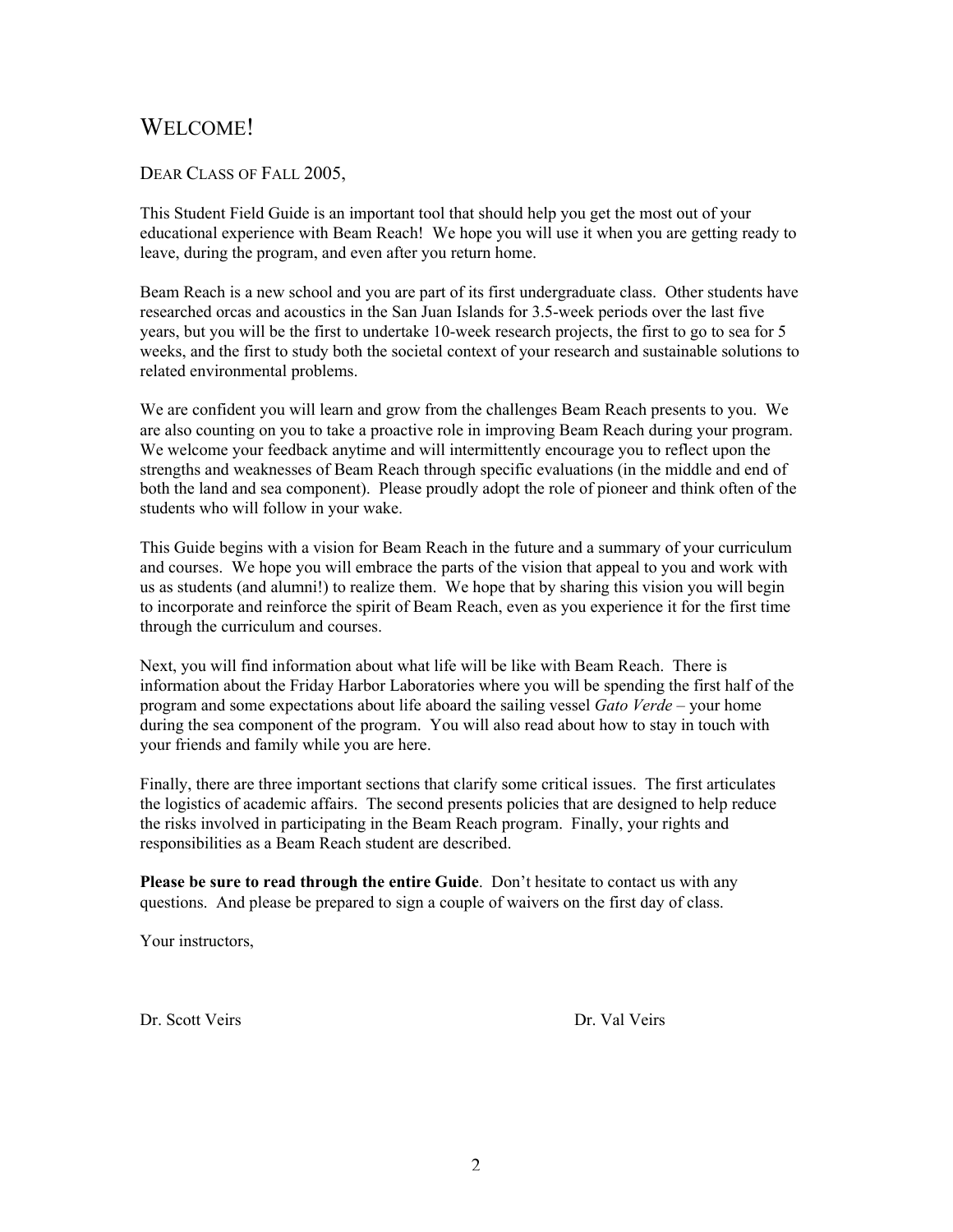# TABLE OF CONTENTS **WELCOME! <sup>2</sup>**

| <b>OVERVIEW OF BEAM REACH</b>               | 5              |
|---------------------------------------------|----------------|
| <b>THE VISION</b>                           | 5              |
| <b>THE CURRICULUM</b>                       | 6              |
| <b>COURSE DESCRIPTIONS</b>                  | $\overline{7}$ |
| <b>MARINE FIELD RESEARCH</b>                | $\overline{7}$ |
| PRACTICING SUSTAINABILITY SCIENCE           | 8              |
| <b>PROGRAM LOGISTICS</b>                    | 9              |
| <b>LIFE WITH BEAM REACH</b>                 | 9              |
| <b>FOOD</b>                                 | 9              |
| <b>LAUNDRY</b>                              | 9              |
| A TYPICAL DAY AT FRIDAY HARBOR LABS         | 9              |
| A TYPICAL DAY AT SEA                        | 10             |
| THE LOCAL COMMUNITY                         | 10             |
| <b>TECHNOLOGICAL RESOURCES</b>              | 10             |
| <b>RESEARCH EQUIPMENT</b>                   | 10             |
| <b>LIBRARIES</b>                            | 11             |
| <b>COMPUTERS</b>                            | 11<br>11       |
| <b>COMMUNICATIONS</b><br><b>MAIL</b>        | 11             |
| <b>TELEPHONE</b>                            | 11             |
| <b>INTERNET</b>                             | 11             |
| <b>NEWS FROM THE FIELD</b>                  | 12             |
| <b>EMERGENCY CONTACT</b>                    | 12             |
| <b>ACADEMIC AFFAIRS</b>                     | 12             |
| <b>ACADEMIC EXPECTATIONS</b>                | 12             |
| <b>STUDENT CONDUCT</b>                      | 12             |
| <b>PROGRAM DROP POLICY</b>                  | 13             |
| <b>ACADEMIC CREDIT</b>                      | 13             |
| <b>UW TRANSCRIPTS</b>                       | 13             |
| <b>DISCLAIMER</b>                           | 13             |
| <b>CREDIT TRANSFER</b>                      | 13             |
| <b>GRADING POLICIES</b>                     | 14             |
| LETTER GRADES, INCOMPLETES, AND WITHDRAWALS | 14             |
| REQUESTING REVIEW OF FINAL GRADES           | 14             |
| <b>ACADEMIC AND RESEARCH HONESTY POLICY</b> | 15             |
| DATA AND EDUCATIONAL MATERIALS OWNERSHIP    | 16             |
| <b>SCHOLARLY WORKS</b>                      | 16             |
| <b>SAFETY POLICIES AND RISK MANAGEMENT</b>  | 16             |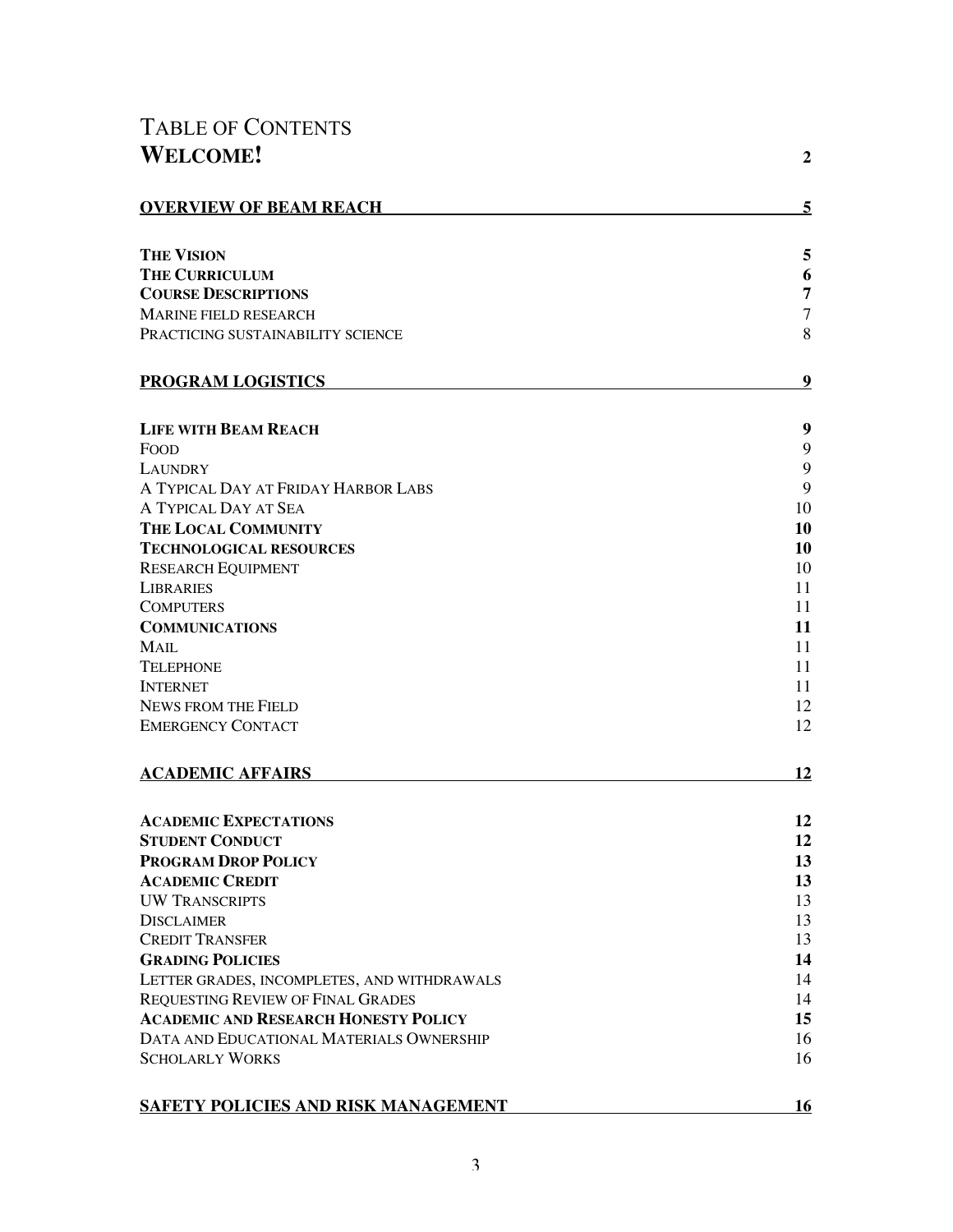| <b>OUR SAFETY SYSTEM</b>                      | 16 |
|-----------------------------------------------|----|
| <b>OPERATIONAL OBJECTIVES</b>                 | 17 |
| <b>PROGRAM POLICIES</b>                       | 17 |
| ALCOHOL POLICY                                | 17 |
| <b>DRUG POLICY</b>                            | 18 |
| <b>TIME OFF POLICY</b>                        | 18 |
| <b>SIGN OUT POLICY</b>                        | 18 |
| <b>VISITOR POLICY</b>                         | 18 |
| MOTOR VEHICLE/BOATING POLICY                  | 18 |
| <b>LOCAL LAWS POLICY</b>                      | 19 |
| <b>SWIMMING POLICY</b>                        | 19 |
| <b>SEXUAL HARASSMENT POLICY</b>               | 19 |
| <b>DISCIPLINARY PROCEDURES</b>                | 22 |
| <b>SAFETY EDUCATION</b>                       | 22 |
| <b>HEATH CONSIDERATIONS</b>                   | 23 |
| <b>OTHER HAZARDS</b>                          | 23 |
|                                               |    |
| STUDENT RIGHTS AND RESPONSIBILITIES           | 24 |
| <b>BEAM REACH RIGHTS POLICY</b>               | 24 |
| <b>DISABILITIES</b>                           | 24 |
| <b>CONFIDENTIALITY OF STUDENT RECORDS</b>     | 25 |
| <b>STUDENT RIGHT OF ACCESS</b>                | 25 |
| <b>DIRECTORY INFORMATION</b>                  | 25 |
| <b>THIRD PARTY ACCESS</b>                     | 25 |
| <b>CONTRACTUAL AND FINANCIAL OBLIGATIONS</b>  | 26 |
| <b>STATEMENT OF BEAM REACH RESPONSIBILITY</b> | 26 |
| PROGRAM CHANGES                               | 26 |
| <b>COURSE CANCELLATIONS</b>                   | 27 |
| <b>REFUND POLICIES</b>                        | 27 |
| POLICY REGARDING OUTSTANDING TUITION BALANCES | 27 |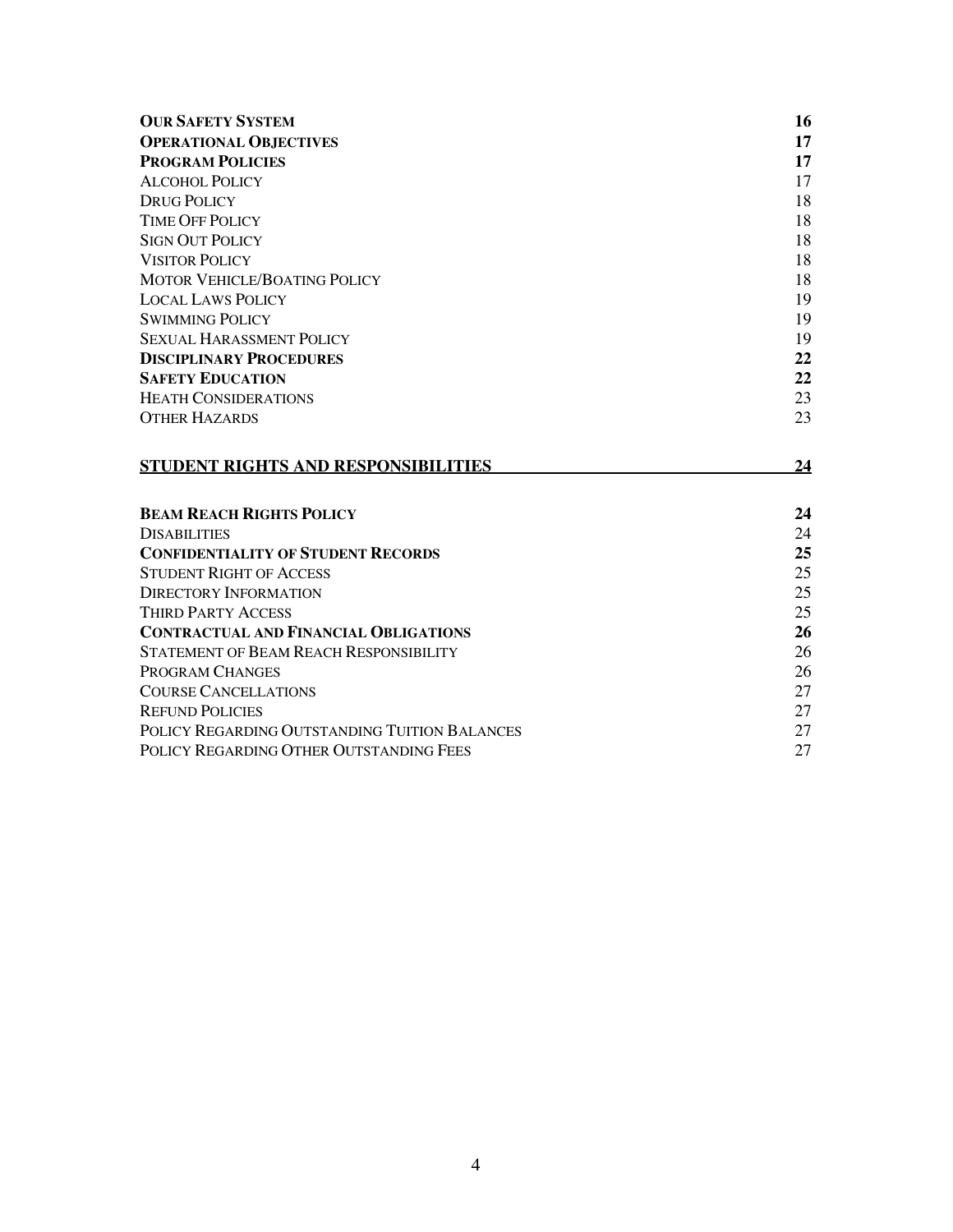# OVERVIEW OF BEAM REACH

## THE VISION

When sailors travel on a "beam reach" their boat and sails are oriented to maximize progress across the wind. In the cultural winds that prevail today – the sinking of U.S. science educational excellence, oceanic ecosystem collapse, and gluttonous consumption of energy and materials – a Beam Reach is what human society needs. Beam Reach focuses on 3 plights in our societal sea: science is too often taught through textbooks and large lectures; ocean research is rarely applied to critical marine problems; and American culture is moving too slowly towards sustainable practices, particularly in the oceans. Students adrift in these troubled seas and overpowering winds need a way to make quick progress to more innovative waters – where science is taught through inquiry and collaboration, where marine research focuses on critical issues, and where fossil fuels are no longer a source of power. Beam Reach is the way to get them there fast, and to begin transforming society along the way.

## *Improve science education*

The Beam Reach educational outcomes define a scientifically literate citizen<sup>1</sup>. Our students learn science through rigorous experiential education: an intense combination of traditional lectures, innovative classroom activities, collaborative exploration in the laboratory, extensive research at sea, and public presentation of results in an intercultural public forum. Beam Reach teachers foster student curiosity and model scientific skepticism. They help students make a meaningful contribution to a research project that is relevant to the student. Inquiring alongside professional scientists, Beam Reach students quickly comprehend the scientific process and have many opportunities to practice it in the field. Repeatedly, they ask their own questions, gather and analyze data, and distill their results into publishable form.

#### *Focus ocean science on critical marine issues*

Unsustainable human use of ocean resources has intensified the need to explore and understand the marine environment and ecosystems<sup>2</sup>. Beam Reach instructors and students motivate their scientific investigations with the goal of realizing sustainable human interaction with the sea. On shore our students and instructors collaborate with researchers at the UW Friday Harbor Laboratories, as well as local and visiting scientists, to study topics that are immediately relevant: from the decline of local marine mammal populations to the rational design of marine protected areas. In the Pacific, our scientific objectives are determined by the interests of the Beam Reach students and instructors, the talents of collaborating researchers, the technologies introduced by visiting engineers, and the most urgent marine issues in each region we visit.

## *Promulgate a sustainability ethic*

The resolution of marine environmental issues requires citizens who value the ocean and understand how to minimize human impacts upon it. Living aboard any sailboat motivates constant environmental awareness because the students' home is immersed in the sea. The vessel itself represents a system in which the fate of resources and waste matters. Living aboard the Beam Reach sailboat, students not only interact personally with the ocean, but also are exposed to novel ways of achieving a sustainable human society. They research ocean ecosystems and study sustainable marine practices. They witness renewable power moving them across the planet, appreciate efficient design, and experiment to improve the sailboat's "clean" technologies. In

 $\frac{1}{2}$  National Science Standards, National Research Council, National Academy Press, 1996<br>  $\frac{1}{2}$  America's Living Oceans: Charting a Course for Sea Change. Pew Oceans Commission, 2003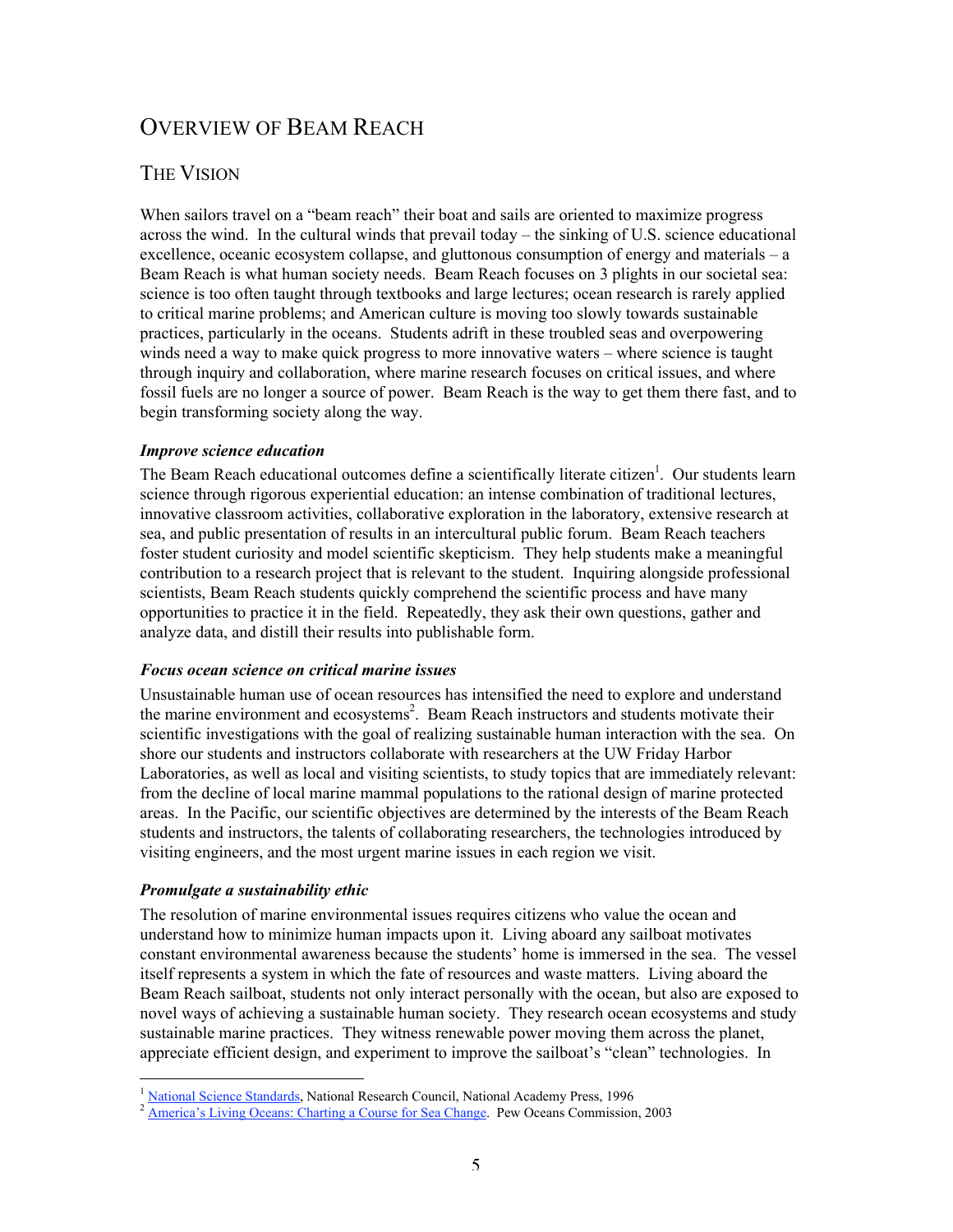each destination port, they culminate their learning experience by sharing new ways to mitigate or eliminate human impacts on the environment. With guidance from partner institutions in the western U.S., Mexico, Ecuador, Polynesia, and Hawaii – including student participants from the port communities – Beam Reach students present their scientific results and conduct service projects, like installing photovoltaic panels and wind turbines.

## *Create an icon of sustainability*

The Beam Reach sailboat symbolizes for the world a new American dedication to finding ways to consume less and cooperate more, without compromising comfort or performance. It is an inspiring catamaran that carries scientists, students, ideas, and innovations cost-effectively between West Coast cities and Pacific ports, exclusively under renewable power. Both at sea and at the dock, it is emblematic of scientific understanding of natural systems and demonstrates appropriate technological solutions to environmental problems. While the Beam Reach sailboat pioneers new technologies and behaviors that are sustainable, it also embraces the best of human cultural history; it is a modern version of a traditional Polynesian voyaging catamaran and it is decorated with the motifs that grace the canoes of the First Nations in the Pacific Northwest.

## *Improve teaching and research conditions at sea*

The Beam Reach catamaran also sets new standards as a compelling classroom for teaching marine science and engendering environmental stewardship, personal growth, and collaboration. Compared to other sailing school vessels, it is safer: it is so simple it can be handled by just 2 people; it has a single winch and no booms; and it has reduced sail area and no ballast – in contrast to sailing school tall ships which too often have been knocked down and rapidly, tragically sunk. Because of its small displacement, it is also more efficient. It is light enough to be powered without fossil fuels and fast enough to fit long Pacific passages into standard academic schedules. Finally, it is more conducive to teaching and scientific research because it is quiet, stable, close to the water, and spacious.

## *Utilize the marine and scientific resources in the Pacific Northwest*

The logical home port on the West Coast for such a sailboat and the Beam Reach school is Friday Harbor, Washington. The San Juan Islands are a focal point of efforts to address major marine environmental concerns – from depleted orca populations to the establishment of new marine protected areas along the U.S./Canadian border. The Pacific Northwest region is also extremely rich in scientific resources and expertise relevant to the Beam Reach program. The University of Washington in Seattle is a global leader in study of oceans, fisheries, conservation biology, engineering, and earth sciences. The proximity of the University enables myriad opportunities for student learning, instructors exchanges, technology transfers, and scientific collaboration. It also means logistical benefits for Beam Reach: UW Friday Harbor Labs provide Beam Reach with access to their facilities as a visiting non-profit organization; the University's outstanding reputation in the marine sciences enhances the Beam Reach programs; and, the undergraduate program is approved for academic credit by the UW.

## THE CURRICULUM

This curriculum represents the core program of the Beam Reach marine science and sustainability school: a 10-week-long "voyage" for undergraduates involving 5 weeks on land at the Friday Harbor Labs and 5 weeks at sea on a sailing research vessel. The curriculum is the product of a collaborative, outcomes-based design process that has engaged the Beam Reach Academic Advisors, as well as prospective instructors, staff, and students. The design has benefited from an analysis of good precedents in marine research experiences for undergraduates.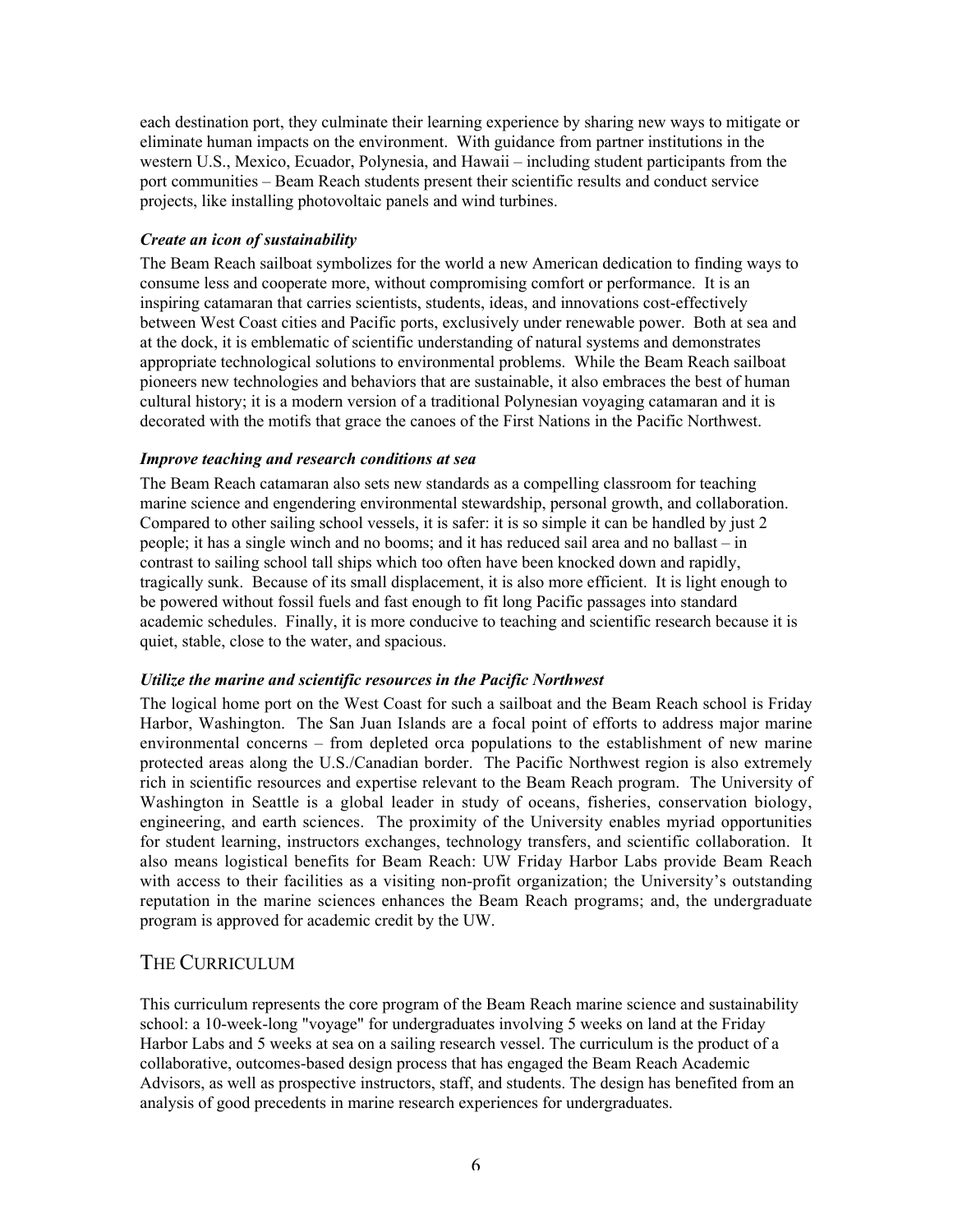Undergraduates who successfully complete the Beam Reach curriculum will have mastered:

- 1) each step in a 10-week research collaboration with peers and a scientific mentor -- from initial questions and proposals on land, through data collection and analysis at sea, to final papers and presentations in the destination port;
- 2) a basic understanding of the oceanic environment, marine ecosystems, and human interaction with the sea;
- 3) assessment and improvement of sustainable technologies and practices, especially those that are common in marine settings and/or are utilized on the Beam Reach vessel;
- 4) safe navigation and efficient operation of a sailing research vessel during a 5-week voyage in the Pacific ocean; and
- 5) setting and achieving personal goals, cooperating within a small group, and acting as a leader.

In the long-term, the Beam Reach undergraduate curriculum is designed to achieve two overarching outcomes:

- 1) students, instructors, and alumni advancing marine science through research and education, and
- 2) students, instructors, and alumni enhancing and promulgating sustainable technologies and practices in the marine environment.

Advancement of marine research by students is assessed in the short-term by audience ratings of final presentations and instructors assessment of final papers. Longer-term success will be defined by the number and quality of student theses and alumni publications that grow from their Beam Reach research projects. Research progress by instructors is measured by successful publication of results in peer-reviewed journals and/or dissemination in the popular media.

Progress in science education is assessed by students and teachers who rate each other both during and at the end of the land and sea components. Over longer periods, successful advancement of marine science education by Beam Reach will be quantified by a growing number of applicants and participants, as well as the percentage of our alumni who describe Beam Reach as a formative, valuable experience.

Enhancement of sustainable technologies by Beam Reach is measured by increases in efficiency and decreases in environmental impacts of school activities. Successful promulgation is defined by an exchange of technologies and practices with affiliate organizations that is rated positively by service project participants from both the Beam Reach and the destination port communities. An additional metric for assessing effective promulgation is the percentage of alumni who report that Beam Reach led to more sustainable practices in their personal lives.

## COURSE DESCRIPTIONS

## MARINE FIELD RESEARCH

This course is designed to guide you through a rigorous scientific experience in the marine environment. Key steps are formulating your own questions within a group research theme, generating a research proposal and integrating it within a collaborative group science plan, implementing the plan at sea, and presenting your results in a public forum. The research theme is different for each voyage and is specified in a 5-year research plan that is generated by Beam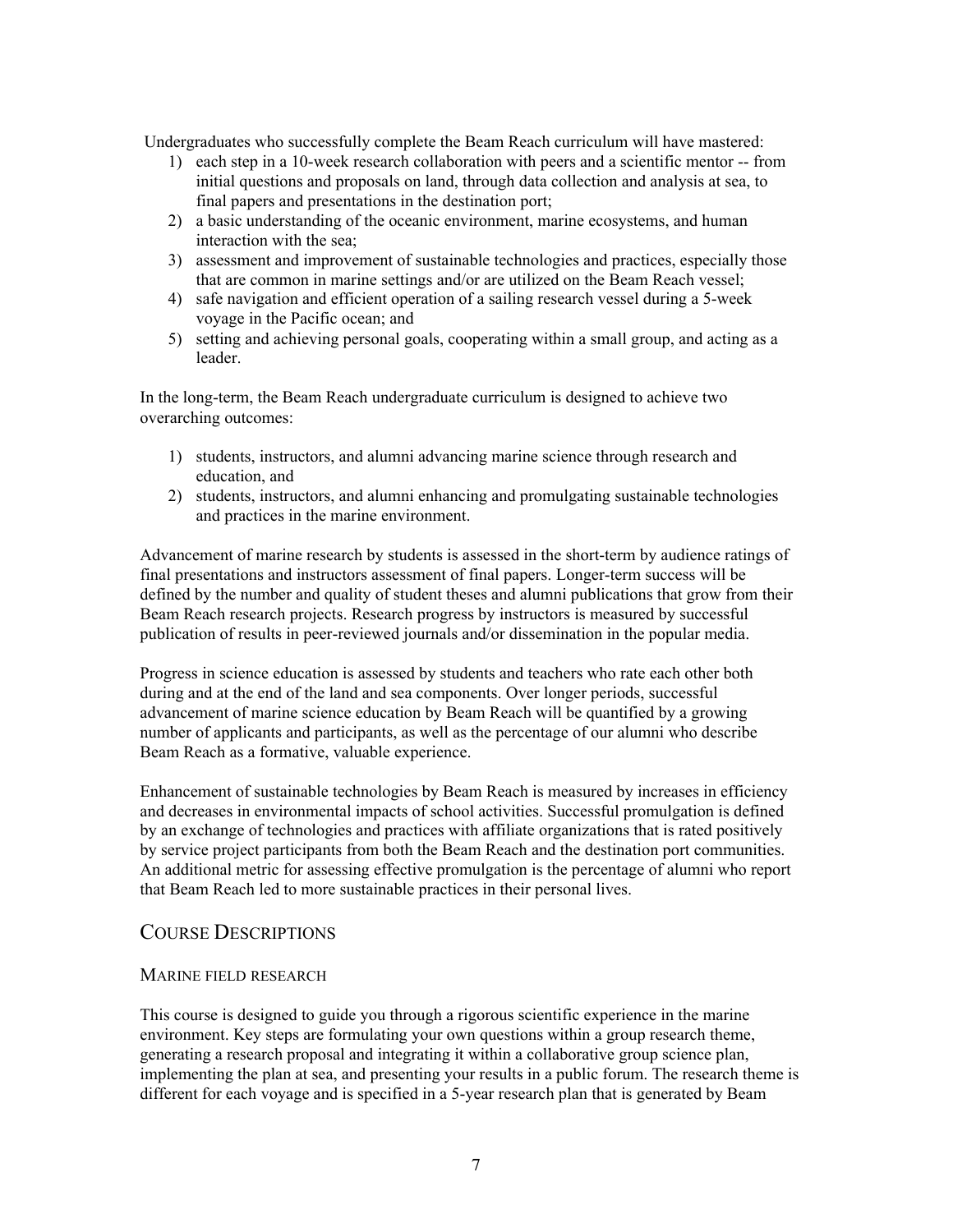Reach staff, instructors, students, and stakeholders from the relevant geographic area. Minilectures and readings introduce aspects of biological, chemical, geological, and physical oceanography that are relevant to the class research theme.

 The 5-week land component of the course begins with a series of presentations from local scientists involved in the research theme that will anchor the course. Their presentations emphasize background information, recent results, and controversies, and are designed to nurture your curiosities and help you learn to pose scientific questions fearlessly. Over a 3-week period, you refine your questions into a research proposal through an iterative process that includes library research, critical analysis of scientific literature, daily exchanges of ideas with your peers, and weekly consultation with a scientist/mentor. After peer review and revision of the proposals in week 4, students and instructors collaborate during the final week on land to create a science plan that will accomplish all individual research projects during the upcoming sea component.

 The sea component begins with safety and sail training and then centers on accomplishing the group science plan. During the first 2 weeks at sea, you observe and experiment intensely. About half way through the cruise, your first priority will shift from observation to data analysis, interpretation of results, and preparation of final written and oral reports. Opportunities for constructive feedback from peers are built into the daily afternoon class, which also includes mini-lectures on topics related to the research theme from instructors, staff, or visiting scientists. Frequent meetings with mentors will help you achieve the goal of presenting your original findings in a public forum during the final week.

 The course emphasizes scientific communication and may satisfy writing requirements at your university or college. You practice communicating through reading scientific literature, writing scientific proposals and papers, presenting research results to a scientific audience, and describing your scientific experience to a general audience through logbook entries. On average, an hour a day is devoted to developing communications skills. Typical structured activities are discussing readings from the primary literature (journal club) and sharing feedback with peers and instructors on compositions or presentations.

#### PRACTICING SUSTAINABILITY SCIENCE

This course is designed to give you first-hand experience with real-world marine policy issues and the technologies that can help to mitigate marine environmental problems. Like other Beam Reach courses, the first half of the course is based on land, the second half occurs at sea en route to a final destination port.

 During the land component, this course uses short (day- to week-long) projects and field trips for 3 purposes. First, field trips and associated readings help you develop the broad societal (as opposed to scientific) motivation for your main research project. Second, short research exercises enable you to practice the methods and use the instruments that will be critical to completing your research at sea. Third, you will interact with local decision makers (like the members of the local Marine Resource Committee) and see how scientific information is used to define and work toward marine sustainability.

 The course also exposes you directly to sustainable practices and technologies, both on shore and at sea. You tour technologies that reduce environmental impacts in local island communities, experiment with similar technologies on the Beam Reach "sustainability ship," and propose and analyze improvements in both contexts. Finally, the course guides you through the formulation and implementation of a service project with stakeholders in the destination port. The project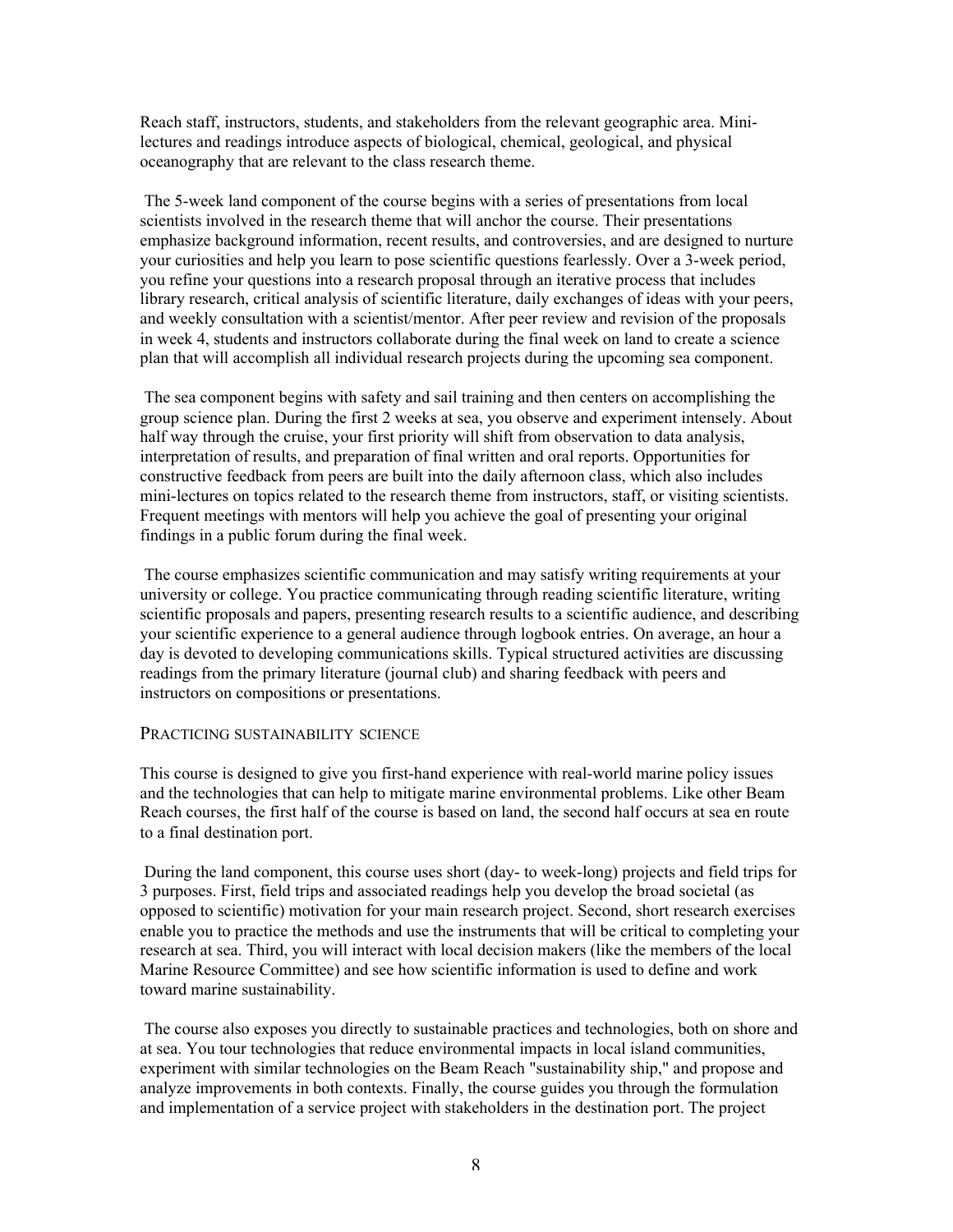usually involves an exchange of information or technology between the Beam Reach students and the destination port community.

# PROGRAM LOGISTICS

## LIFE WITH BEAM REACH

## FOOD

Meals will mainly be planned and prepared by you and your classmates, with guidance from your instructors and captains. On land and at sea, rotating groups of students will share the responsibility for provisioning, cooking meals, and cleaning up.

During the land component, occasional meals will be provided by the Friday Harbor Laboratories cafeteria. In the interlude between summer and fall UW quarters, the dining hall will be closed on the following dates:

Sat Aug 20 after lunch until breakfast on Tues Aug 23 Sat Aug 27 after breakfast until lunch on Tues Aug 30 Thu Sep 01 after breakfast until Sep 09 Wed Sep 14 after dinner until dinner on Sep 25

Although Beam Reach makes a great effort to accommodate all dietary requirements, whether you are a fruitarian or an obligate carnivore, you will need to be flexible and prepared to bear the burden of costs associated with any special dietary preferences. It may be difficult or impossible to accommodate exclusive dietary requirements. If such requirements are extreme, please contact a Beam Reach instructor to discuss your needs.

Our goal is to collaborate to share healthy, delicious, inexpensive meals. Beam Reach simply asks that you be flexible and realize that living in a small group with limited cooking facilities and budget means experimenting with and enjoying the tastes of other cultures and culinary choices.

## LAUNDRY

The Labs have coin-operated washing machines and dryers. Laundry soap is easy to find in Friday Harbor. If you have special soap or cosmetic needs due to skin allergies, you should bring your own supply.

## A TYPICAL DAY AT FRIDAY HARBOR LABS

| 0745-0830    | <b>Breakfast</b>                         |
|--------------|------------------------------------------|
| 0830-1000    | Morning class 1                          |
| 1030-1200    | Morning class 2                          |
| 1215-1245    | Lunch                                    |
| 12 45 - 1400 | Exercise/break                           |
| 1400-1730    | Work on research and/or service projects |
| 1800-1830    | Dinner                                   |
| 1900         | Independent/group study/recreation       |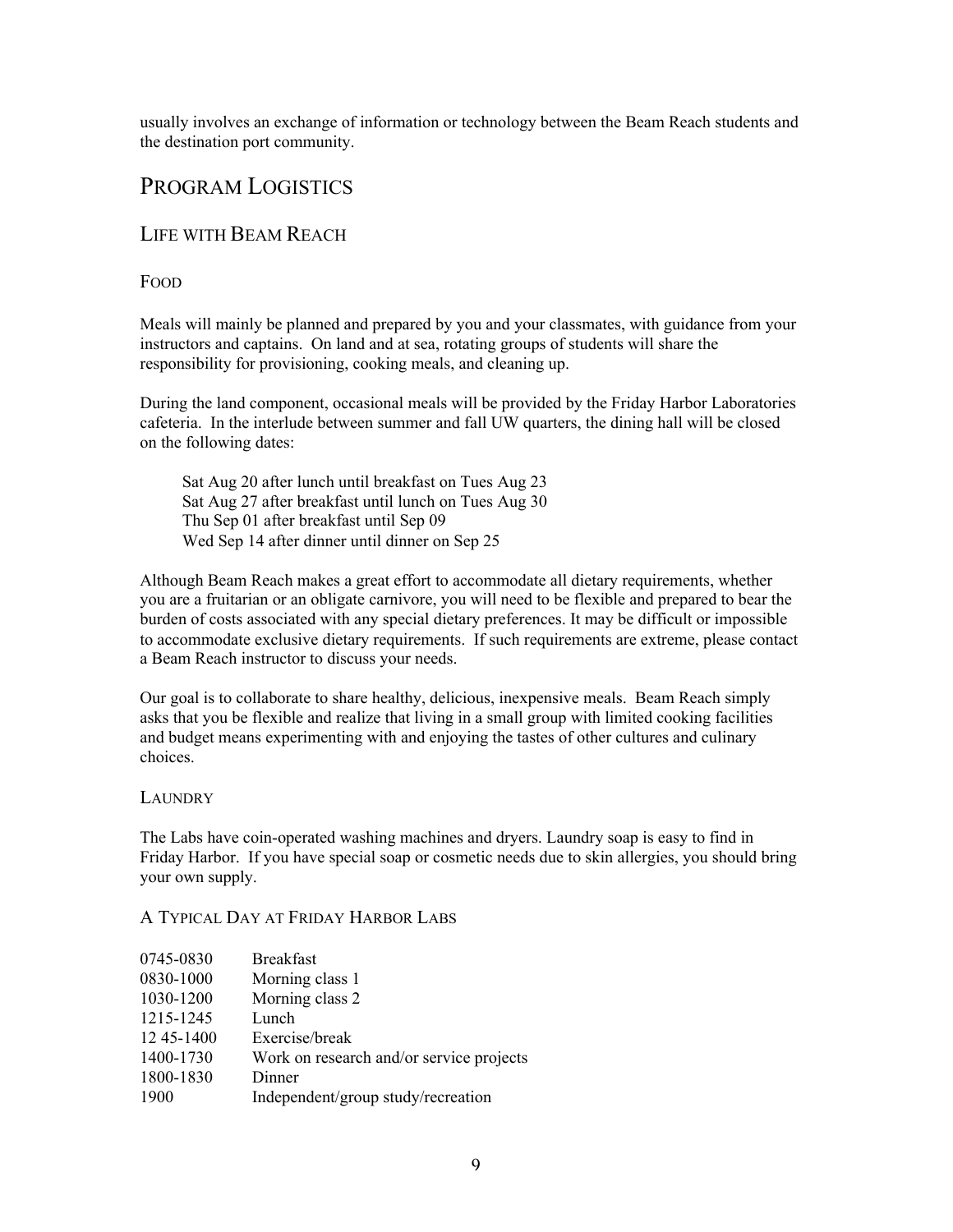On land, mornings are usually more structured and emphasize scheduled presentations from instructors and visiting scientists. Afternoons generally involve students in group activities or field experiences. Students have a weekly advisory meeting with one or two instructor for an hour during meal times. Lunch time is a 2 hour period during which students are encouraged to exercise or otherwise enjoy the peak daylight hours, especially during the short days that occur at Friday Harbor's latitude during winter land components. Sundays are relatively unstructured.

## A TYPICAL DAY AT SEA

At sea, students interact with instructors primarily during their watches and a 2 hour afternoon class. Watch duties are planned by instructors and students to accomplish scientific goals while safely operating and monitoring the vessel. The following list characterizes typical activities during the sea component.

- Typical watch: gather or analyze data; keep records or write about results; small group activities; operate vessel and monitor technologies and resources
- Typical class:
- \_ 40 min: student reports on sailing, science, technology, and resources
- \_ 15 min: discussion
- $\frac{1}{2}$  05 min: break
- $\frac{1}{20}$  min: synopsis or mini-lecture by instructor(s)
- \_ 40 min: discussion

• Typical Sunday: all hands clean and maintain vessel; each students meets 1-on-1 with their mentor; personal reflection time.

## THE LOCAL COMMUNITY

Beam Reach values innovations that increase the capacity of community members to manage their marine and coastal resources sustainably. Fostering such innovation requires working relationships with the residents of the San Juan Islands and our destination ports. We ask that you treat all members of the communities you will visit with respect and an open mind. Please work to create and strengthen trusting relationships between Beam Reach and community members. Your reward will be insights and ideas from local experts, scientists, activists, families, children, and professionals. Furthermore, good relationships will support a key component of the Beam Reach curriculum: planning and implementing a service learning project related to your research theme, as well as sustainable practices and/or technologies.

## TECHNOLOGICAL RESOURCES

## RESEARCH EQUIPMENT

Beam Reach and the Labs own or have access to the sampling, measuring, and recording equipment needed for use in the field or classroom. This includes geographic positioning system (GPS) gear, acoustic hardware/software, scales, recording gear, pH meters, water quality measuring equipment, etc. It should be noted that Beam Reach is committed to nondestructive field research, which does not always require sophisticated laboratory equipment. Our field sites are the real laboratories.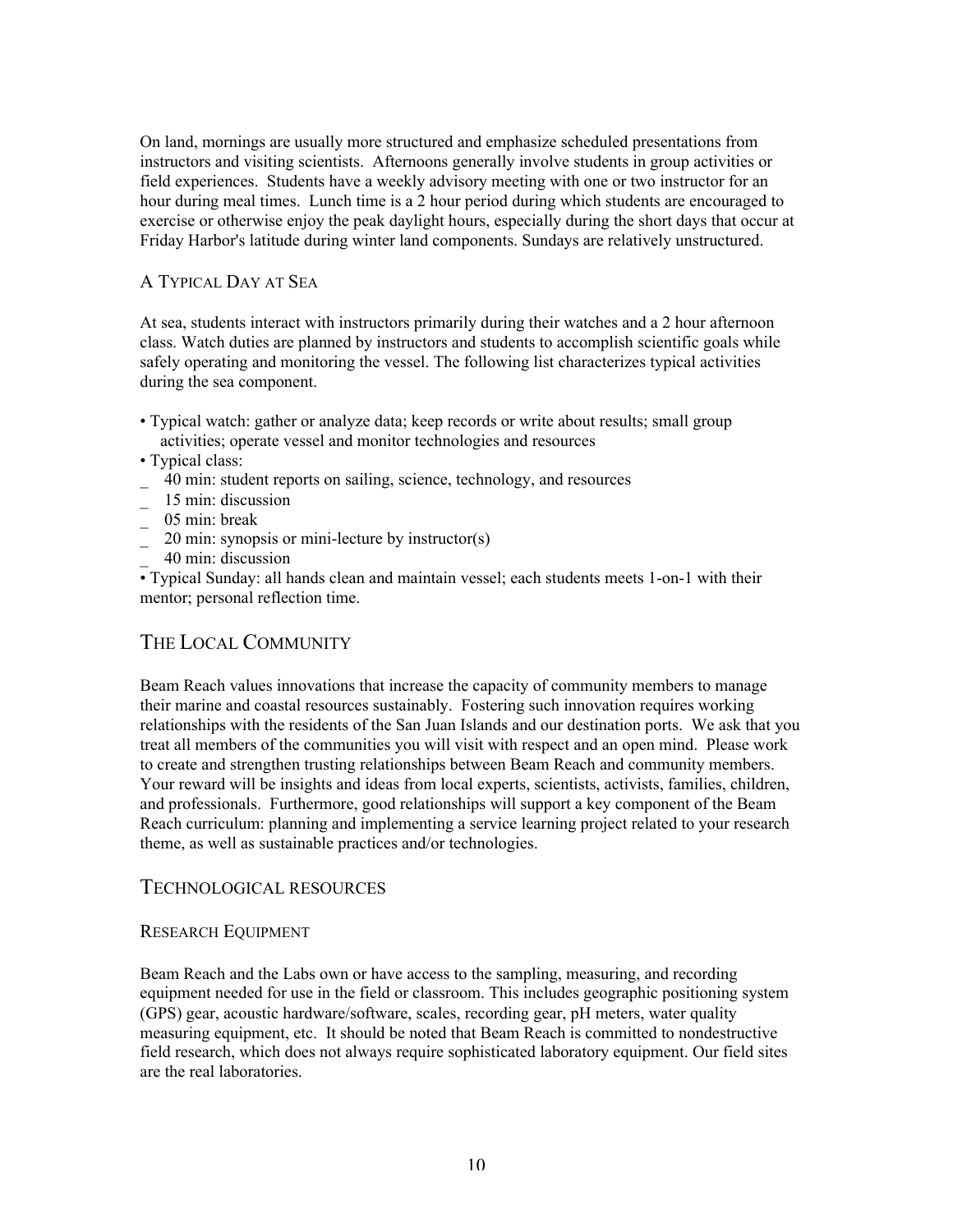## **LIBRARIES**

Together the libraries of Beam Reach, the Labs, and the University of Washington offer a broad collection of classic and contemporary texts and journals focused on marine biology, acoustics, ecology, natural resource management, environmental science, economics, geography, anthropology, statistics, fisheries ecology and management, coastal zone management, sustainable development, conservation biology, environmental policy, and environmental ethics. During your first days at the Labs you will be introduced to the local and online library resources, including the Friday Harbor Labs library which is open 24/7.

#### **COMPUTERS**

A public computer cluster with Macs, PCs, and standard software packages will be available to you 24 hours/day at the Friday Harbor Labs. The Labs maintain a hard-wired and wireless local area network and have a T1 connection to the Internet. Laptops are sometimes available, as are wireless cards.

If you have your own laptop, you are highly encouraged to bring it. This can help alleviate some of the stress involved during critical assignment periods, when computer access is in high demand. However, all laptops MUST meet security standards of the Labs before attempting to join the local area network. Please arrange with your instructor to have your laptop's security status assessed before you connect. Also, Beam Reach cannot accept responsibility for ensuring the safety of students' personal computers, either on-site or in the field. Personal laptop insurance coverage can often be obtained through the credit card used to buy the equipment (check with your credit card company), or through homeowners' insurance.

At sea we will maintain a shipboard wireless network, but we will not have Internet access. You will generally be able to check email and upload files to the Beam Reach web site during port stops.

## COMMUNICATIONS

MAIL

Correspondence during the land component should be addressed to:

YOUR NAME c/o Beam Reach Friday Harbor Laboratories, University of Washington 620 University Road, Friday Harbor, WA 98250

#### **TELEPHONE**

You will probably get good cell phone reception at the Labs and unreliable reception while at sea in the San Juan Archipelago. The Labs also have land lines available for local and long-distance calls. See the handout "Working and Living at Friday Harbor Laboratories" for details.

INTERNET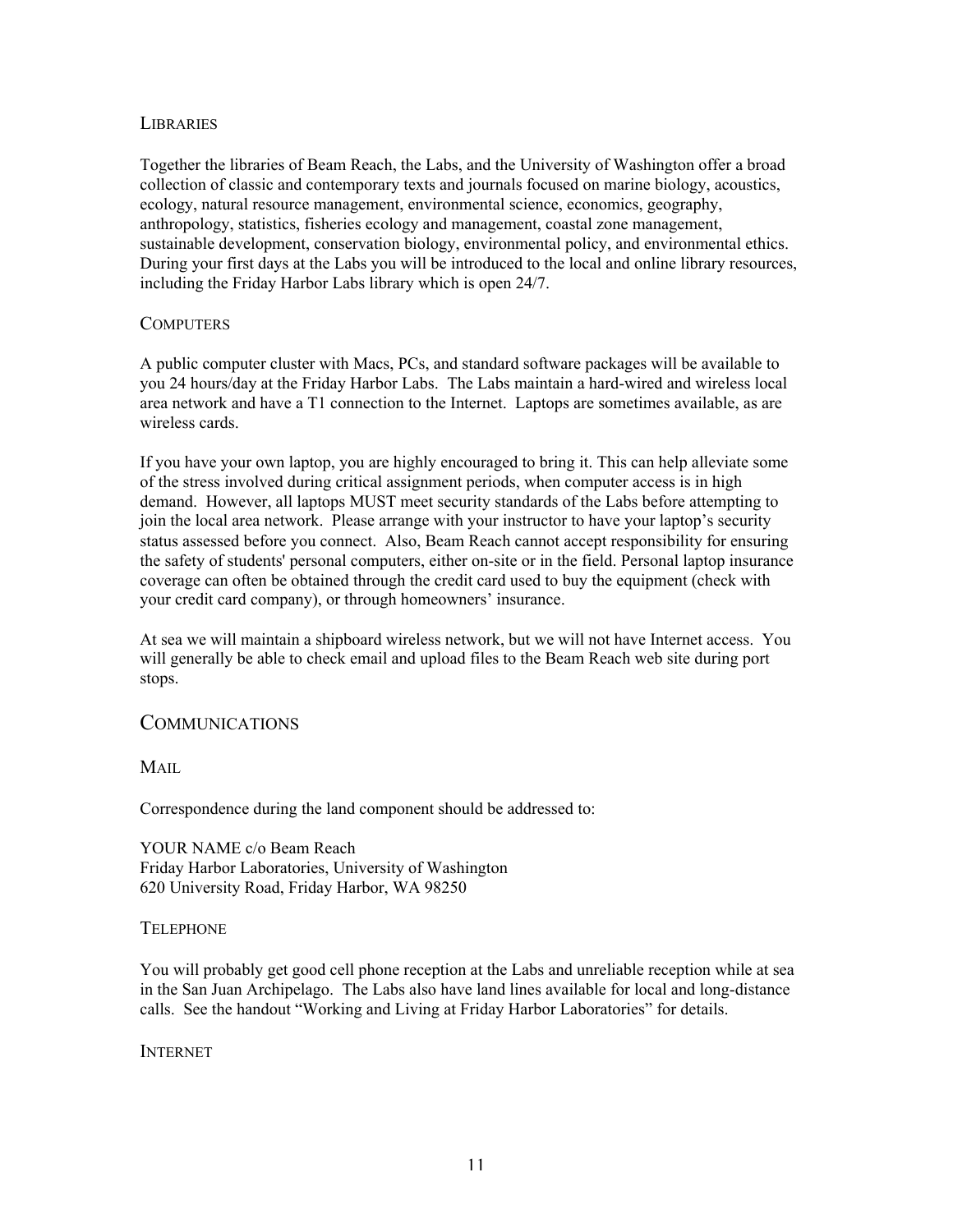Internet access and e-mail are available for students at the Labs to support research and educational work. In order to maintain the stability of the network, the following actions are prohibited:

- Downloading any files not related to your Beam Reach curricular activities.
- Gaining unauthorized access to remote Internet systems or abusing Internet systems or Internet users.
- Taking actions that compromise the security of the Labs network.
- Spamming, hacking, virus distribution, etc.
- Illegally copying or redistributing copyrighted material.
- Viewing pornographic or illegal content.

In the event of any violation of this policy, Beam Reach reserves the right to suspend or terminate any or all Internet access.

## NEWS FROM THE FIELD

Be sure to let your friends and family know that Beam Reach publishes a electronic newsletter every week on our web site ( beamreach.org ). At a minimum, the newsletter includes photos, updates from the instructors, and narratives from students about their experience. It's a great way for your loved ones to follow your exciting adventures!

## EMERGENCY CONTACT

Emergencies should be reported first to your instructors. If they are not available, then you should contact Michael Dougherty, the Chair of the Beam Reach Board at (206) 850-5118 in Seattle, Washington.

Beam Reach maintains a 24-hour emergency message system while students are at sea. This system is for reporting family emergencies that require immediate contact with a student at sea, or to report a problem with a student in transit to or from one of the Beam Reach ports.

NOTE: Problems or emergencies that arise at sea or in the field will be reported directly to Beam Reach Headquarters in Seattle. Beam Reach will then contact appropriate parties as necessary.

## ACADEMIC AFFAIRS

## ACADEMIC EXPECTATIONS

The academic atmosphere we try to create at Beam Reach is that of a community of learners. Students come from a wide range of colleges and universities as well as from a variety of academic backgrounds. Although some people might view this mix of backgrounds as an obstacle, we view it as a strength and a learning opportunity. You will be able to challenge yourself intellectually in areas you are not familiar with and to act in a leadership role in those areas in which you have expertise. Students are expected to collaborate in research, developing field skills, and learning about environmental problems.

## STUDENT CONDUCT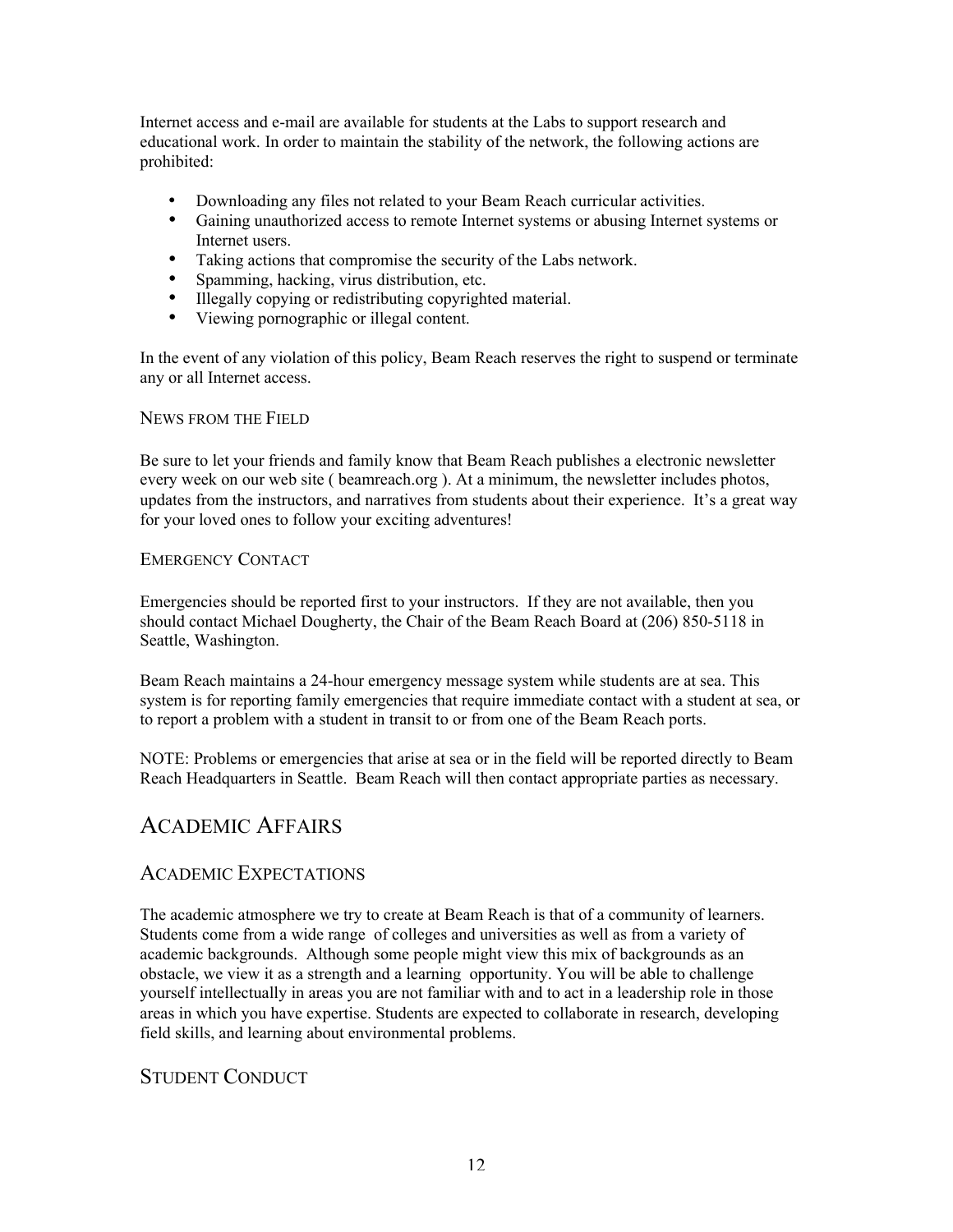All students accepted in the Program and registered by UW shall adhere to the University of Washington Student Conduct Code at the following URL:

http://www.washington.edu/students/handbook/conduct.html

## PROGRAM DROP POLICY

With respect to transcript recordation, the UW Drop Policy listed at the following URL will be used, however, students forfeit the BEAM REACH Fee and UW Tuition and Fees if they withdraw from the Program after the Registration Deadline.

http://www.washington.edu/students/reg/wdpolicy.html

## ACADEMIC CREDIT

All Beam Reach courses are approved for academic credit through the University of Washington (UW). Students in Beam Reach programs are automatically registered at UW. You should receive a confirmation of your registration during the first days of the program. Students registered through UW receive grades, UW credit, and have UW transcripts on file and available from UW. A Beam Reach program consists of two courses carrying a total of 18 quarter or 12 semester hour credits. Since UW runs on the quarter system, Beam Reach students will be registered in the UW quarter that overlaps the most with their program. Beam Reach students should expect transcripts to be available at the end of the quarter in which their program ends.

## UW TRANSCRIPTS

Participants may request UW official transcripts by (a) sending a written request to Transcript Office, Box 355850, University of Washington, Seattle, WA 98195-5850, including a check or money order to cover the four dollar (\$4.00) per copy transcript fee, payable to the University of Washington; or (b) ordering in person at the Transcript Request Window, 225 Schmitz Hall, University of Washington, Seattle WA.

Participants may request unofficial transcripts by (a) accessing "MyUW", the University of Washington's Internet portal to information resources for currently registered students, entering their UW NetID and password to access MyUW, and following the instructions under "Student Personal Services"; or (b) requesting a copy of an unofficial transcript in person from the Transcript Request Window, 225 Schmitz Hall or the Undergraduate Gateway Center, 171 Mary Gates Hall, University of Washington, Seattle, WA. Unofficial transcripts are issued at no charge.

## **DISCLAIMER**

Beam Reach is an independent contractor. Beam Reach is not a part of UW. All payments made to Beam Reach are entrusted only to Beam Reach (and not UW). Beam Reach bears sole responsibility for the proper handling, security, and disposition of these payments, and sole responsibility for the delivery of the program to the students. UW shall have no obligation to deliver the program to the students in the event of a breach by Beam Reach of its obligations, specified in the Memorandum of Agreement between UW and Beam Reach.

## CREDIT TRANSFER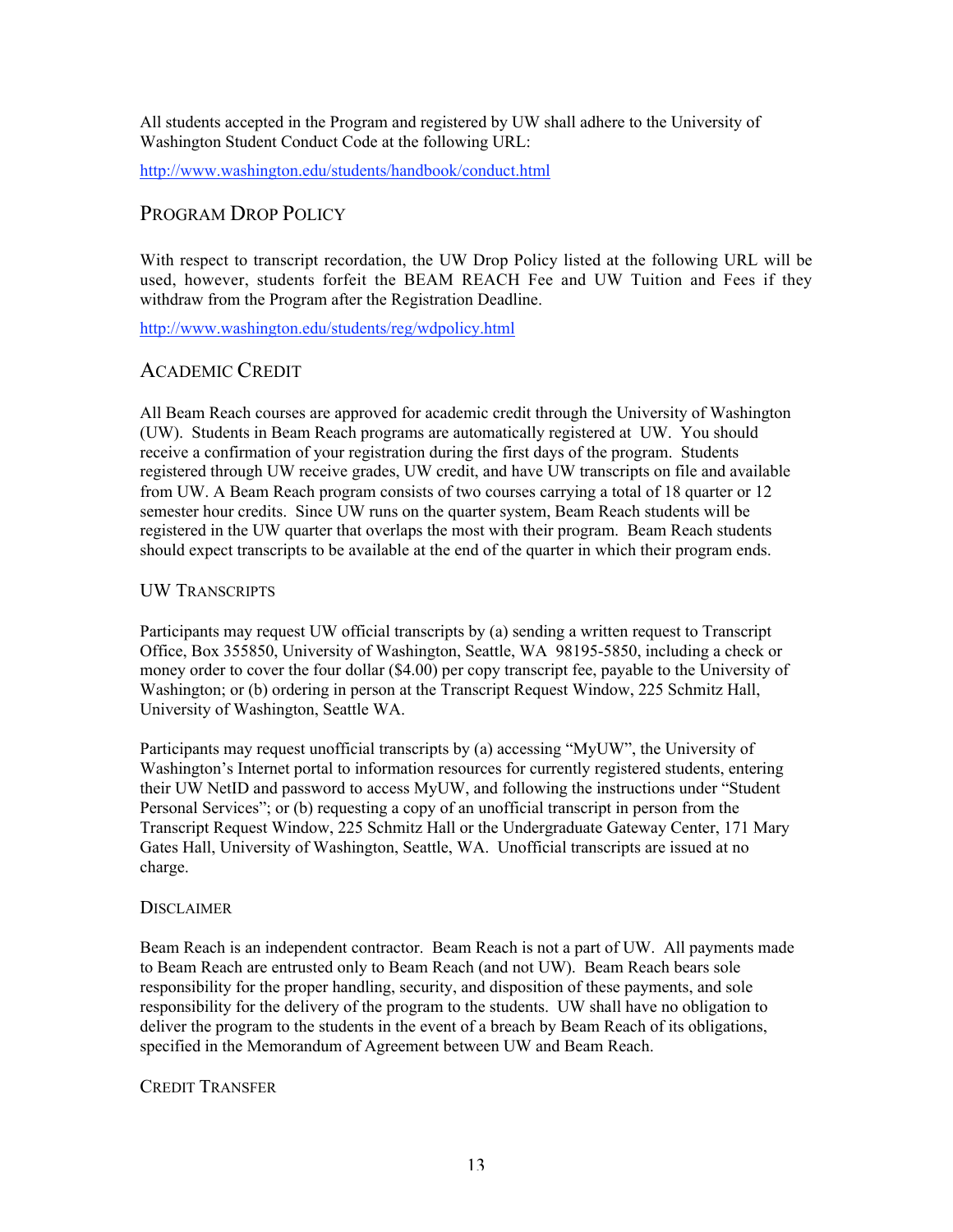The type of academic requirements (major, minor, elective, distribution, etc) that students may satisfy using UW credits Beam Reach coursework is determined by the student's home institution. It is strongly recommended that each student keep copies of all curriculum descriptions, syllabi, evaluations, research papers, notes, handouts, data files, and readings for the student's own future use, and for possible discussions with instructors advisors (as these may not be available after students depart).

Beam Reach cannot guarantee that students will receive credit for their Beam Reach participation from their home institutions. Students should not assume that a prior student's success with credit transfer is a guarantee that their credit will transfer as well. It is the responsibility of the student to arrange credit with their home school prior to Beam Reach participation. Students intending to receive academic credit at their home institution should speak with their academic advisor about how to best proceed. Students should allow time to have their Beam Reach program approved by their advisor and other appropriate personnel before the start of the program.

Students who do not receive academic credit at their home institution are encouraged to perform at their highest capacity. Future graduate or other academic programs, as well as certain employers may request your Beam Reach transcript, and grades will not be changed unless you qualify for a review of your final grade (see the section entitled Procedure for Requesting Review of Final Grades).

## GRADING POLICIES

## LETTER GRADES, INCOMPLETES, AND WITHDRAWALS

Beam Reach courses are rigorous and challenging, but assessments are focused on key outcomes and rubrics are used to clarify what will constitute success. Courses may not be taken on a pass/fail or audit basis. Letter grades will be reported to the University of Washington for every student. Beam Reach does not "round-up" numerical grades (e.g., a final grade of 89.99% receives a letter grade of  $B+$  and is not rounded up to 90.00, or  $A-$ ). We use this letter grade scale:

| $A = 92.50 - 100.00\% = 4.0$ ; | $C_{+}$ = 77.50 - 79.99 = 2.3; |
|--------------------------------|--------------------------------|
| $A = 90.00 - 92.49\% = 3.7$ ;  | $C = 72.50 - 77.49 = 2.0$ ;    |
| $B+=87.50-89.99\% = 3.3$ ;     | $C = 70.00 - 72.49 = 1.7$ ;    |
| $B = 82.50 - 87.49\% = 3.0$ ;  | $D = 60.00 - 69.99 = 1.0$ ;    |
| $B = 80.00 - 82.49\% = 2.7$ ;  | $F = 59.99 = 0$                |

An incomplete is typically a temporary status for students who have temporarily left an academic program with the intent of completing outstanding coursework by a predetermined date. Because Beam Reach programs are often foreign-based, field-orientated, and require full-time on-site participation in all activities, Beam Reach does not grant incompletes.

## REQUESTING REVIEW OF FINAL GRADES

It is the responsibility of the instructor(s) to articulate how grades are determined. It is the responsibility of students to consider these explanations and, if there is a lack of clarity, to request clarification immediately, rather than after grades are received.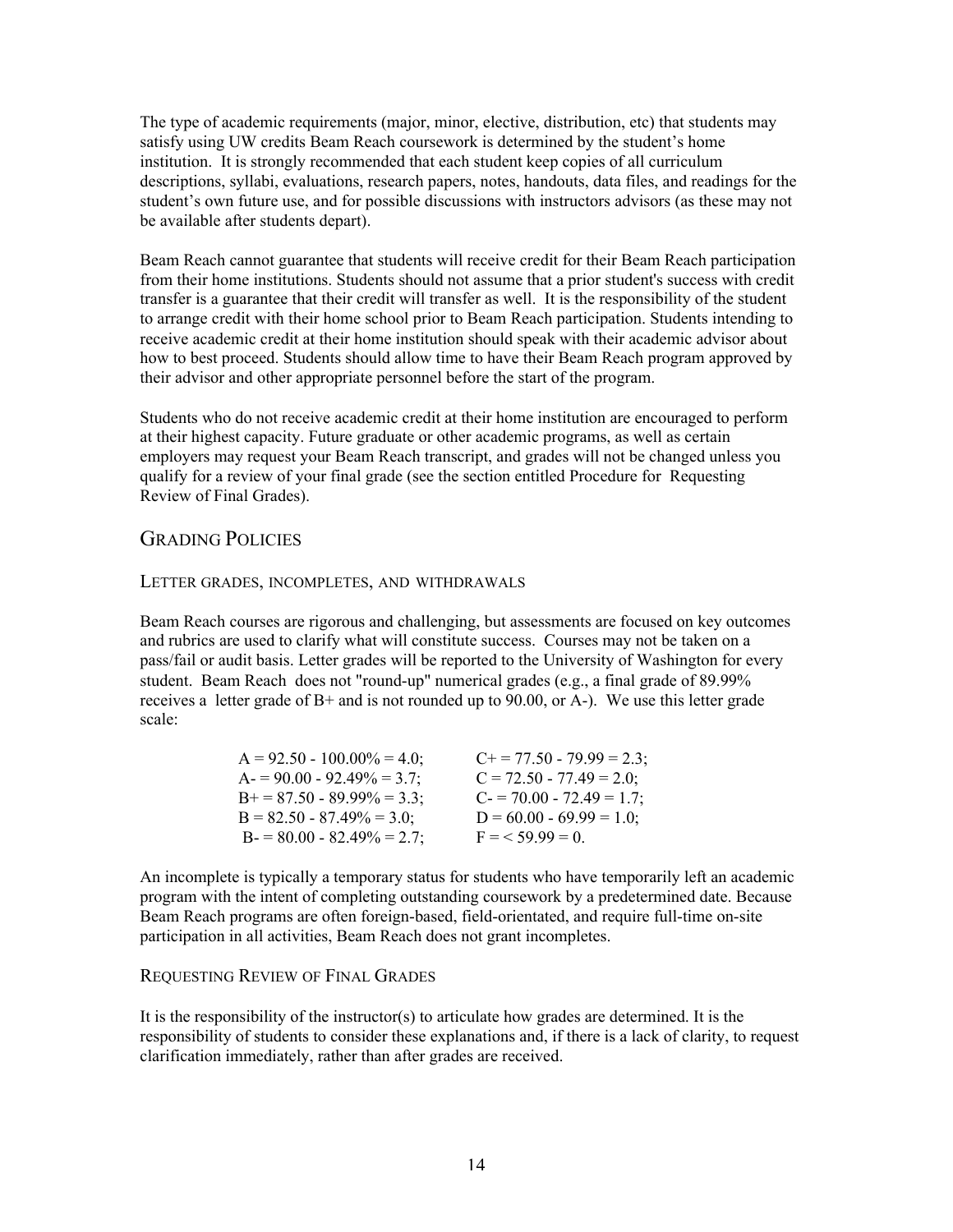Students who feel that any grading basis or grades are unfair should explain their concerns first to the relevant instructor *in writing* during an advisory meeting. Their explanation must include both their reasons for believing the unfairness exists and their requests for specific changes. Instructors have the obligation to respond fully, clearly, and promptly. After a student departs a program, the only grade changes Beam Reach will consider are those which involve mathematical or transcription errors.

## ACADEMIC AND RESEARCH HONESTY POLICY

Students who participate in Beam Reach programs are expected to maintain the highest standards of academic honesty and integrity. In general, academic honesty requires that each student refrain from attempting to obtain, or assisting any other student to obtain, any form of academic credit by the use of any scheme, artifice, trick or other means that makes it appear that a student has:

- 1. performed original research that the student has not personally performed;
- 2. analyzed and/or presented data, drawn conclusions or supported a theory, where the student has not personally undertaken those efforts;
- 3. personally mastered course materials and prepared for examination, where the student has not actually mastered the materials and/or prepared.

Without intending to limit the generality of the foregoing description, plagiarism, copying, falsifying data, cheating on examinations, submitting the work of others as one's own work and reusing work prepared for other courses are all examples of academic dishonesty. Knowingly allowing others to represent your work as their own is as serious an offense as submitting another's work as your own. Instructors will use their best efforts to make it clear whenever joint efforts and collaboration between students in the preparation of work product are deemed acceptable and the extent of collaboration that is permissible.

Students will, at all times, adhere to generally accepted American university norms, standards and procedures of academic and scientific integrity and honesty, including but not limited to, standards set by any college or institution with which the student is associated. Beam Reach has adopted a zero-tolerance policy towards student cheating, plagiarism, data falsification and any other form of dishonest academic and/or research practice or behavior. As a result, any Beam Reach student found by Beam Reach to have engaged in or to have facilitated academic and/or research dishonesty will receive a zero percent (0%) mark for that particular activity.

In addition, Beam Reach reserves the right, using its sole and unfettered judgment about the severity or repetition of any transgression, to expel a student from any program in which the student is participating. A student who is expelled from a program will receive a grade of "Withdrawn" for each of the courses of the program and a notation of "Academic Suspension". The expelled student will not be entitled to any financial refund from the program.

Beam Reach considers it appropriate to report to a student's principal academic organization any behavior that reflects on the character, integrity and/or academic ability of a student. Therefore, when a final determination of guilt has been made, Beam Reach will report the final decision, as well as the sanction imposed, to any college or institution with which the student is associated, as well as to the University of Washington. Through participation in a Beam Reach program, each student shall be deemed to have expressly waived any right to prevent such disclosure that might otherwise exist in law or by contract. Nothing in this policy shall prevent any college or institution with which the student is associated from reviewing the violation and taking actions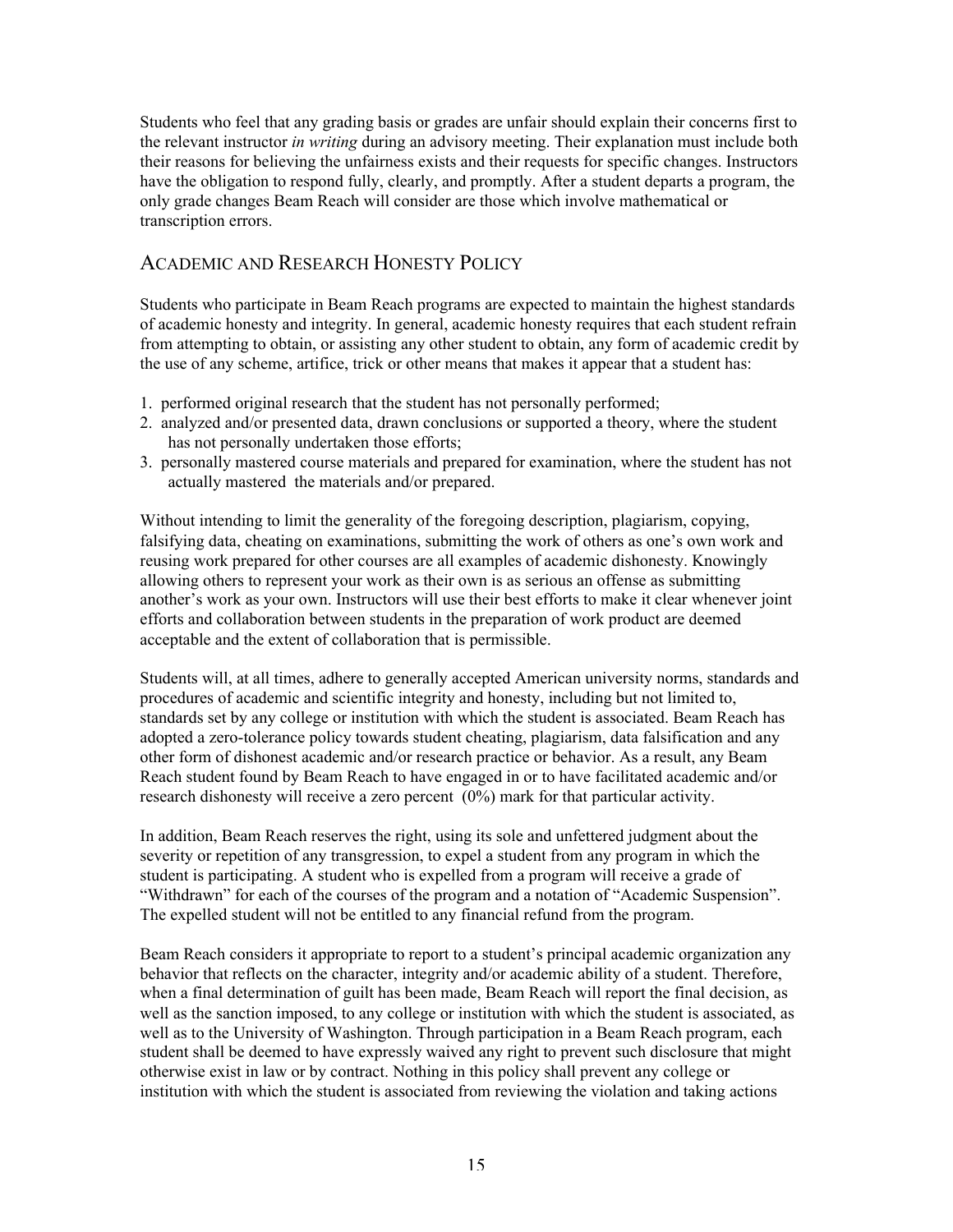pursuant to its own policies on academic misconduct, including its policies on sanctions or the recording of an offense on a student's record.

## DATA AND EDUCATIONAL MATERIALS OWNERSHIP

Beam Reach is the owner of all work products developed and research data collected by students while participating in a Beam Reach program or through the use of facilities or funds provided by or through Beam Reach. No student may utilize these data for any purpose other than scholarly works including, but not limited to the production of: i) required coursework outputs; ii) reports to approved Beam Reach clients such as Directed Research papers and related products; iii)\_ conference presentations; iv) scientific publications; and v) senior theses. The use of these data by students for undisclosed and unapproved personal benefit or commercial application, financially or professionally or in any other way is not permitted.

Students who have collected data during their program period should notify their instructor during the program if they wish to have access to all of those specific data after completion of their Beam Reach program for the explicit purposes of developing senior theses or other scholarly works.

## SCHOLARLY WORKS

Beam Reach students are encouraged to publish their research work in the form of "Scholarly Works." Scholarly work includes the publication of results, conference or professional presentations, etc. Since the interpretations and conclusions put forward in scholarly works reflect the opinion and intellectual property of the author/presenter and not that of Beam Reach, such scholarly works are owned by the author.

In all scholarly works submitted for publication and based upon Beam Reach data, the authors, whether currently or previously students at Beam Reach, are required to acknowledge Beam Reach and all Beam Reach employees and students who were involved in the project. In addition, publications or presentations by Beam Reach employees that are based on data obtained by students during the conduct of Beam Reach program coursework will, at a minimum, give full acknowledgement to the students concerned. The inclusion of those students as co-authors will be based on merit, contribution and relevance.

# SAFETY POLICIES AND RISK MANAGEMENT

## OUR SAFETY SYSTEM

Boat-based education and marine research sometimes present greater and qualitatively different risks than those found on a college campus within the U.S. Beam Reach is committed to managing these risks in order to achieve the learning outcomes of our field programs.

As part of our safety strategy, we require standards for behavior intended to maximize safety for our students and staff, for the communities in which we work, and for our school. It is important that you clearly understand the Beam Reach standards before you participate in our programs.

Students over the age of 18 years are adults and are responsible for both their decisions and the consequences. To ensure that our programs are safe, educational, stimulating, secure, fun, and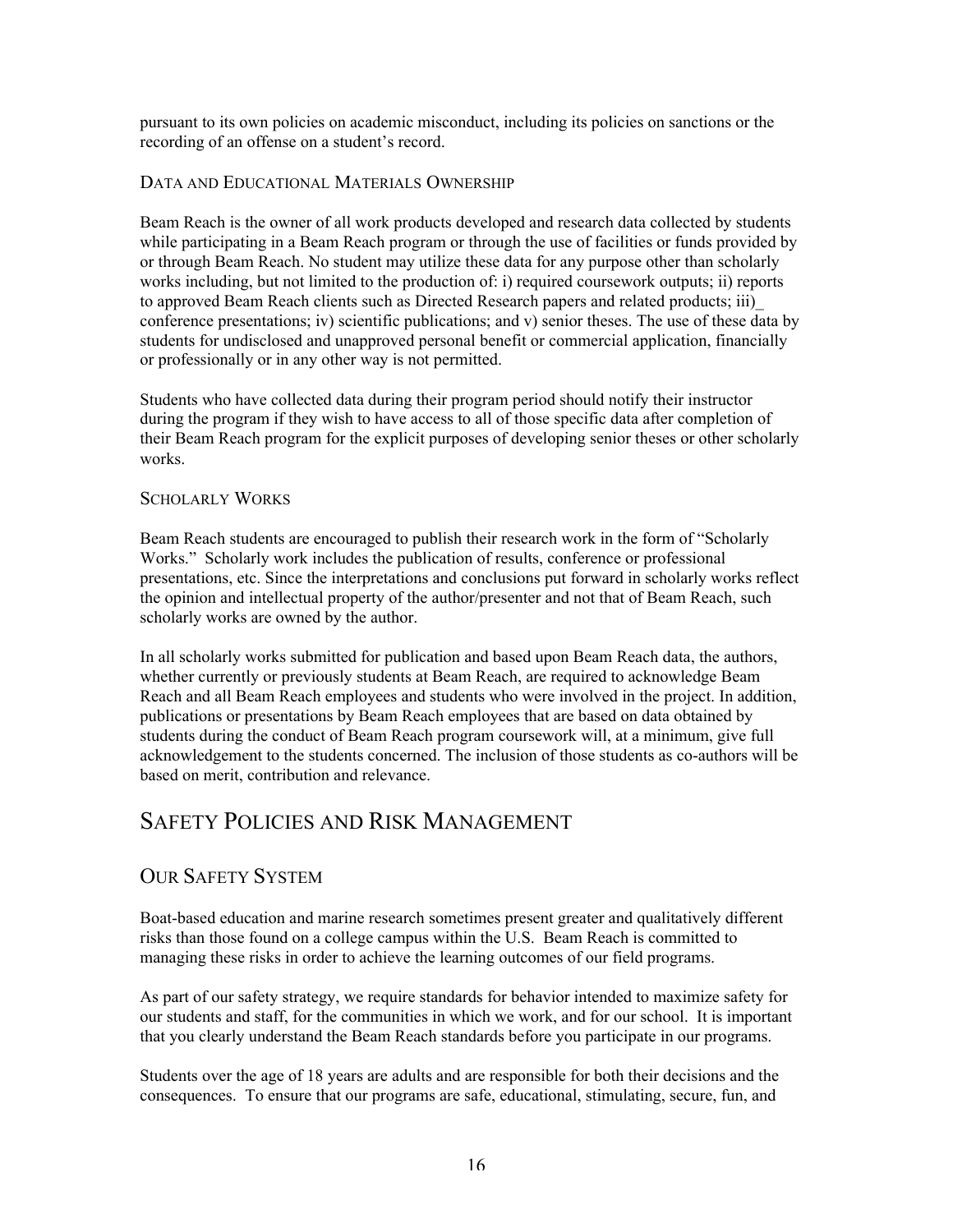dynamic environments where staff and students successfully work together, we require adult students to adhere to Beam Reach policies, following Friday Harbor Laboratory rules, and for respecting our operational objectives. The decision to ignore or violate them or to endanger the safety or security of others will result in disciplinary action.

We ask that you support the Beam Reach safety system which includes the following:

- Beam Reach Operational Objectives
- Beam Reach Program-Wide Policies
- FHL Rules and Protocols
- Disciplinary Procedures
- Waivers
- Safety Education

## OPERATIONAL OBJECTIVES

These are the common-sense goals that help ensure that Beam Reach functions safely and accomplishes its mission. Beam Reach works to empower students and requires them to manage their behavior in order to achieve the following objectives:

- Maximize safety and security
- Foster academic excellence
- Maintain good relations with local communities
- Operate legally
- Minimize and mitigate risks and exposure to liability
- Be a respectful, helpful guest while at the Friday Harbor Labs<br>• Improve (not impede) Beam Reach's ability to be a successful
- Improve (not impede) Beam Reach's ability to be a successful school

## PROGRAM POLICIES

These are in effect during all programs at every educational site, including on field trips. By signing Beam Reach waiver, you agree that you have read and understand, and will abide by all Beam Reach policies as documented in this Guide and admissions materials and as presented at the Friday Harbor Labs. Violation of any policy will result in disciplinary action that may include one or more of the following:

- Verbal warning
- Written warnings
- Probation
- Expulsion from the program or site

Beam Reach reserves the right to interview, investigate, search for and confiscate evidence, contraband, alcohol, drugs or paraphernalia and to contact local authorities.

## ALCOHOL POLICY

Possession or consumption of alcohol is not permitted on Beam Reach property including any Beam Reach vehicles, classrooms, common areas, student quarters, field trip sites or during any program activities. Exceptions for special occasions at the Labs may be permitted, subject to preapproval by your instructors. Any use of alcohol that in any way compromises the Operational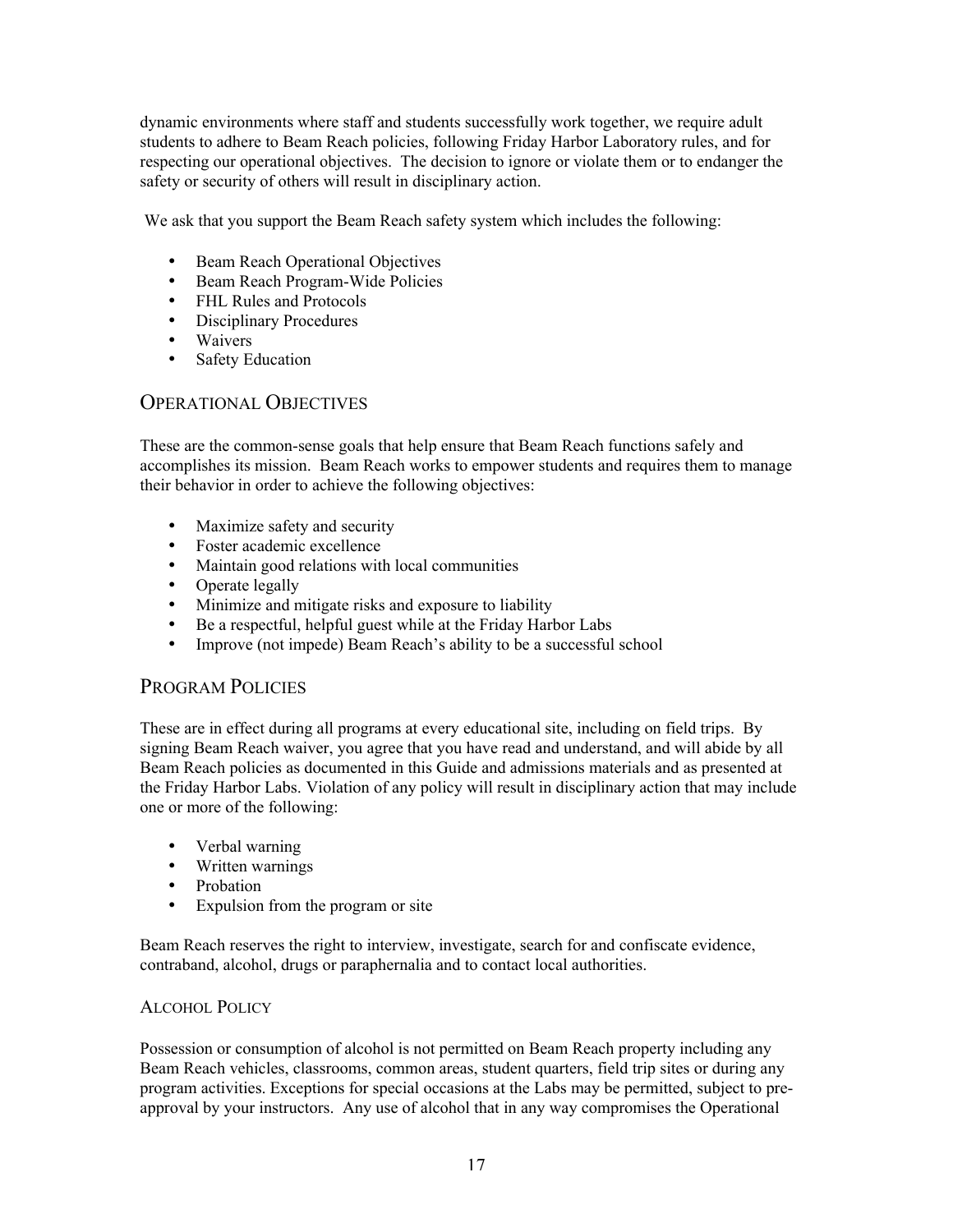Objectives will be addressed and may include disciplinary action. The permissible drinking age is defined by the local laws where the program is operating.

All Beam Reach vessels, including small boats, are dry at all times. Furthermore, it is absolutely forbidden to operate any vessel (small or large) when under the influence of alcohol.

## DRUG POLICY

Use or possession of any drugs, chemical or medications that are illegal or that interfere with the Operational Objectives of any Beam Reach program or site, is prohibited. Illegal drugs are defined by United States and host-country laws. Beam Reach reserves the right to interview, investigate, search for and confiscate any substances or paraphernalia in violation of this policy. Beam Reach has a zero tolerance illegal drug policy – violation of this policy will result in expulsion. This policy is in force on land and sea, aboard any vessel (large or small), from the beginning to the end of the program, including time designated as "time off."

## TIME OFF POLICY

In most of our programs, time is divided into "Program Time" and "Time Off."

Program Time is any time that a student is on Beam Reach property or riding in Beam Reach vehicles or engaged in a program related activity or traveling to or from a program related activity. During such time all School Policies and Labf Rules are in effect. Consideration of the Operational Objectives is always in effect.

When not on Beam Reach property, in a Beam Reach vehicle, engaged in a Beam Reach program related activity, etc., there may be time that is clearly designated "Time Off". During time off, students are solely responsible for their own safety and well being. During time off, Beam Reach rules and policies, with the exception of the drug policy and local law policy, are not in effect. Consideration of the Operational Objectives is always in effect.

## SIGN OUT POLICY

When leaving the Laboratory campus facilities or the vessel, all students must communicate with an instructor or sign themselves in/out so that they can be located in case of an emergency. It is particularly important to also follow the rules for signing out rowboats and, where applicable, other small vessels.

## VISITOR POLICY

Aside from visiting professionals and guest lecturers, Beam Reach generally does not allow visitors on site during the program because it is disruptive to the program schedule and the dynamics of the group. To minimize the impact on the program, Beam Reach requests that all visitations be coordinated in advance through the instructors. Overnight housing at the Labs can sometimes be arranged and there are many accommodations nearby in around Friday Harbor.

## MOTOR VEHICLE/BOATING POLICY

Beam Reach students may not operate Beam Reach motor vehicles or motor boats. Beam Reach students may not ride in a Beam Reach motor vehicle or motor boat without a Beam Reach-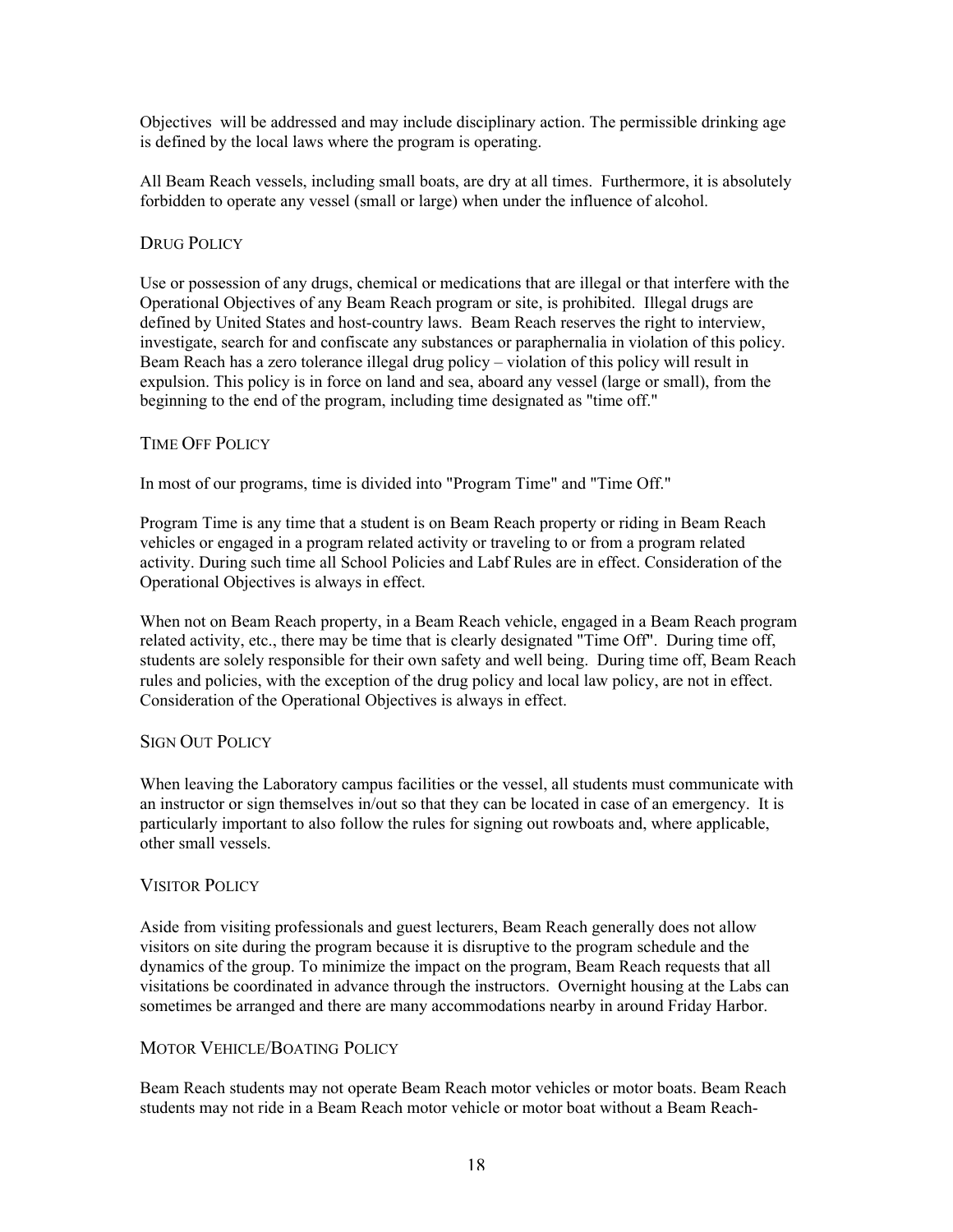approved operator. Seat belts must be worn in all motor vehicles, where available. Beam Reach Centers that utilize motor boats have additional Center-specific protocols including maximum occupancy, approved seating, personal flotation devices, radio protocols, rescue and first aid equipment in compliance with all local regulations.

## LOCAL LAWS POLICY

Beam Reach supports and complies with all local laws. You will be briefed on local laws and expectations soon after arriving at the Labs. Any violation of a local law will result in Beam Reach disciplinary procedures and in addition, may subject you to local penalties such as fines, arrest, or deportation.

## SWIMMING POLICY

SWIMMING IS ALWAYS AT YOUR OWN RISK. In all programs, swimming is always optional and you may terminate a swim at any time you deem it necessary. Where Beam Reach conducts recreational swimming during program time or on Beam Reach property, protocols and guidelines will be presented. If swimming is integral to the program, there will be a swim assessment and a presentation of safety guidelines.

## SEXUAL HARASSMENT POLICY

It is the policy of Beam Reach to respect the rights of students to work and study in an environment free from any type of sexual harassment and to investigate and resolve any reported cases of sexual harassment. Each administrator, instructor and student is responsible for ensuring a work and learning environment free from sexual harassment. Beam Reach policy specifically prohibits any instructor or staff member from having a sexual relationship with a student at any time while the student is enrolled in a Beam Reach program. In addition, no Beam Reach employee shall threaten, promise, or insinuate, either explicitly or implicitly, that any student's refusal to submit to sexual advances will adversely affect the student's status with Beam Reach, including but not limited to influence on grades or recommendations.

Moreover as a part of its overall nondiscrimination policy, Beam Reach prohibits all forms of harassment of others because of race, color, religion, sex, age, sexual preference, national origin, physical or mental disability, or veteran status. In particular, an atmosphere of tension created by disparaging racial, ethnic, sexual, or religious remarks does not belong in the Beam Reach workplace or learning environment and will not be tolerated.

By definition, sexual harassment is not limited to prohibited conduct by a male student toward a female student. Sexual harassment can occur in a variety of circumstances, including but not limited to the following:

A man as well as a woman may be the victim of sexual harassment, and a woman as well as a man may be the harasser.

The victim does not have to be the opposite sex from the harasser.

Each student is personally responsible for ensuring that his or her conduct does not sexually harass any employee or student, and should refrain from behavior, either physical or verbal, that may be reasonably considered offensive to others. Each individual is responsible for cooperating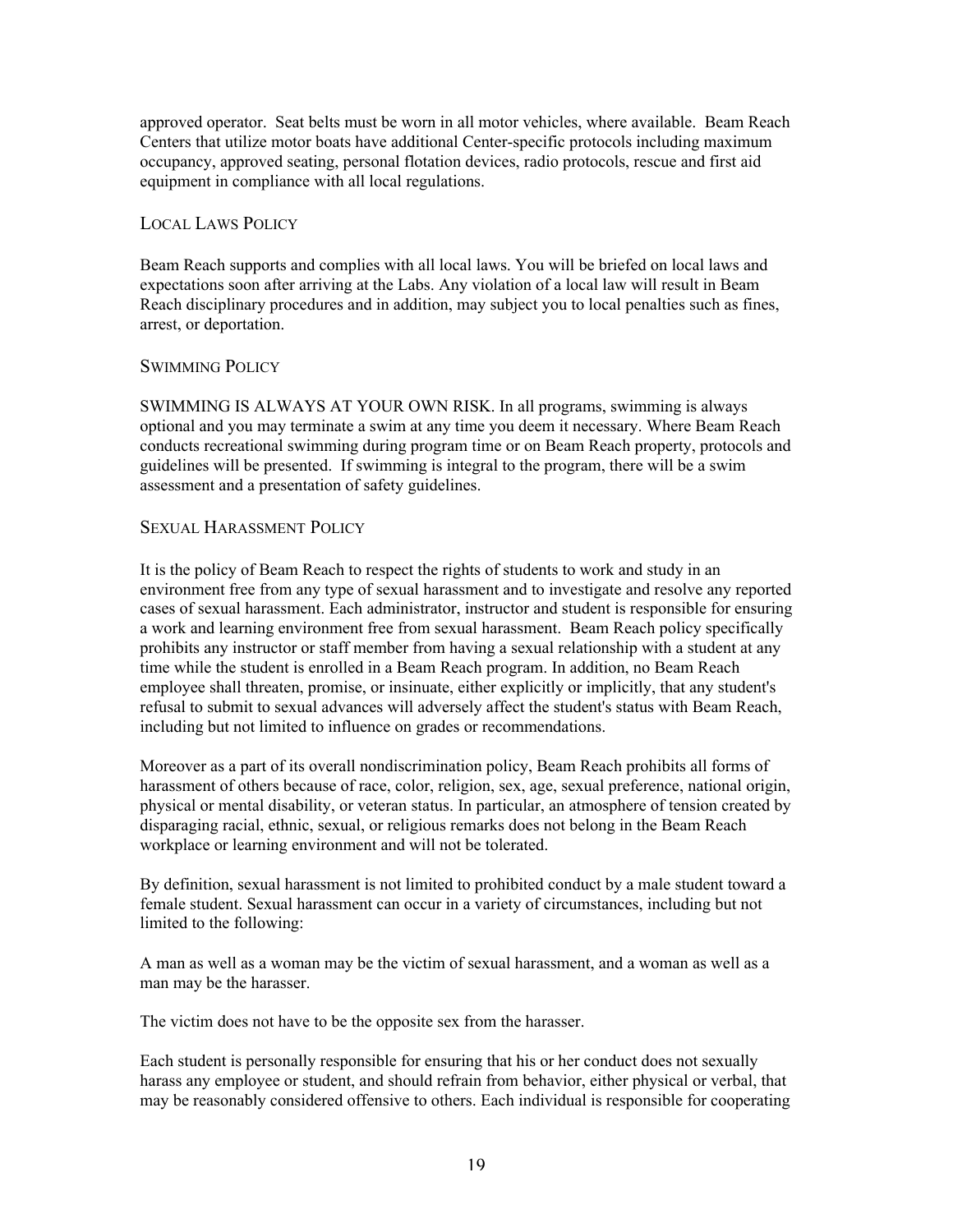in any investigation of alleged sexual harassment if requested to do so by the person conducting the investigation. Specifically, all forms of sexually harassing conduct--including but not limited to the following examples--are prohibited:

- Unwelcome sexual flirtations, advances or propositions.
- Verbal abuse of a sexual nature.
- Derogatory or suggestive verbal comments about an individual's body, clothing or sexual nature.
- Sexually degrading words used to describe an individual.
- The display in the Center or field site of sexually suggestive objects or pictures.

Beam Reach has developed a sexual harassment complaint procedure to insure that complaints are investigated promptly and in a manner that is fair to all. Beam Reach has designated the Chair of the Board of Directors as the sexual harassment investigator. The instructors shall ensure that students have access to confidential channels for reporting their concerns, including posting this name and numbers for the Beam Reach sexual harassment investigator:

## Michael Dougherty, Beam Reach Board Chair, (206) 850-5118.

In all instances where a student believes that he or she is being sexually harassed, it is helpful but not necessary to begin the process of resolution by writing down a description of the offensive conduct, the date or dates on which it took place, and the names of anyone who witnessed the conduct or heard the remarks.

Step 1: If a student believes that he or she is being sexually harassed, the most important goal is to stop the offensive conduct. Students should firmly confront whoever is doing the harassing; state that his or her conduct offends, intimidates, and/or is embarrassing; and request that he or she stop the conduct immediately. If practical the student should have a witness with him or her. This witness can be anyone the student trusts and with whom he or she feels comfortable. After the discussion the student should write a summary of the conversation, including the date and name of anyone present. In some instances, confronting the harasser directly may be too intimidating, or uncomfortable. In such instances, skip Step 1 and begin at Step 2.

Step 2: Any student who wishes to discuss his or her situation or file a complaint, should report the incident immediately to the instructors or field staff member, or a Beam Reach administrative staff member with whom s/he feels most comfortable. That instructor or staff member shall immediately contact the sexual harassment investigator cited above as soon as possible. The student may also contact the sexual harassment investigator directly. In either case, the student will schedule a private conversation with the investigator, at which time she or he can decide whether to file a formal complaint.

Step 3: In those instances where a complaining party prefers an informal resolution of the problem, the sexual harassment investigator will advise and assist the student in resolving the matter. If the informal resolution proves unsatisfactory, the complainant may file a formal complaint.

Step 4: In those instances where a formal complaint is made, the investigator will arrange a private conversation with the complainant to record the student's statement of events, including description of incident(s), name of harasser, date(s), time(s), location(s), specific actions/words, and names of any witnesses. The complainant may bring a friend, fellow student, or instructor to the meeting.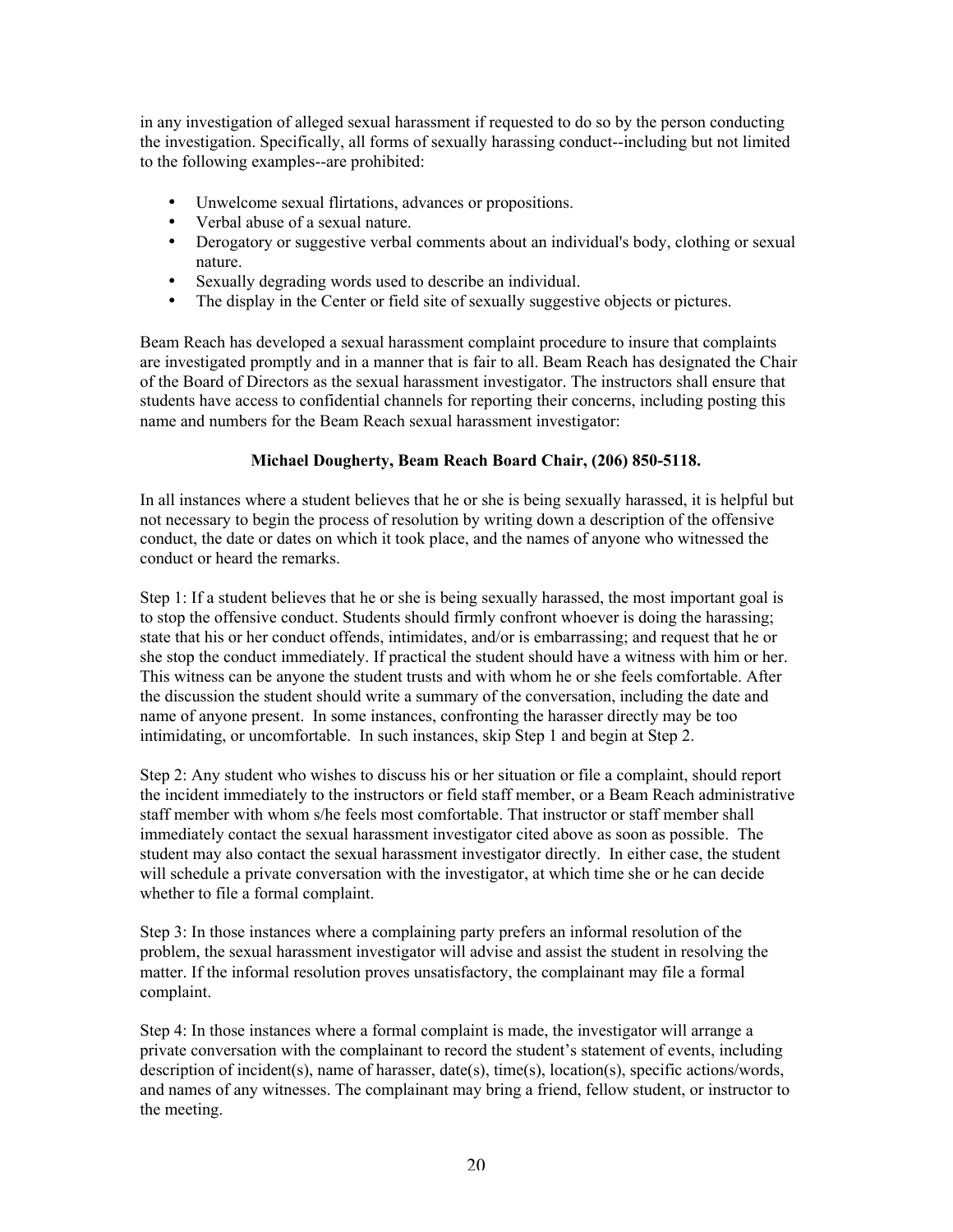Step 5: The investigator will schedule a private conversation with the alleged harasser. The alleged harasser will be asked to respond to the allegation(s) and may submit a written statement. The alleged harasser may bring a friend or colleague to this meeting.

Step 6: Any witness that the investigator decides should be contacted will be interviewed privately. Neither the student making the complaint nor the alleged harasser will be present at witness interviews.

Step 7: Upon completion of the investigation, the investigator will draft a report stating his or her findings. The report will be forwarded to the Beam Reach Board, the student who filed the complaint, and the alleged harasser.

In the event that the investigator determines that sexual harassment has not occurred, the investigator will recommend that the matter be closed. If the Board accepts the report as submitted, or as amended should the Board have determined that further information was needed, the individual making the complaint and the alleged harasser will be notified that the matter has been closed.

In the event that the findings of the investigator indicate that sexual harassment has occurred, the investigator, in addition to submitting the report to the Board will recommend what specific action should be taken. If the Board accepts the report as submitted or amended, the individual involved will be informed, and the harasser will be appropriately disciplined. The individual found by Beam Reach, after investigation, to have sexually harassed another individual will be subject to appropriate sanctions, from a warning in his or her file, up to and including termination or expulsion from the school.

Beam Reach recognizes that the interests of all parties are best served by the prompt investigation and resolution of complaints. The entire process will be conducted fairly, but with a commitment to resolve the issue in a timely manner. Therefore, absent extenuating circumstances, the following timetable will be employed as closely as possible:

The initial meeting with a sexual harassment investigator should take place less than ten (10) days after the investigator is notified of the incident.

If the individual decides to make a complaint, the investigation should begin immediately. The investigation should be completed, and the sexual harassment investigator's findings and recommendations should be forwarded to the Board within three (3) weeks of the time the complaint is made.

The Board will review the report of the sexual harassment investigator and (through special meetings if necessary) close the matter within two (2) weeks of receiving the report.

All actions taken to investigate and resolve complaints through this procedure will be conducted with as much confidentiality as possible without compromising the thoroughness of the investigation. The investigator will not discuss the complaint or the investigation with anyone who is not directly involved with the investigation.

Information concerning the findings of the investigator, the evidence provided by any witness, and or the actions taken against any Employee is considered confidential and shall be disclosed by witnesses, parties, or other who become knowledgeable of such information only with the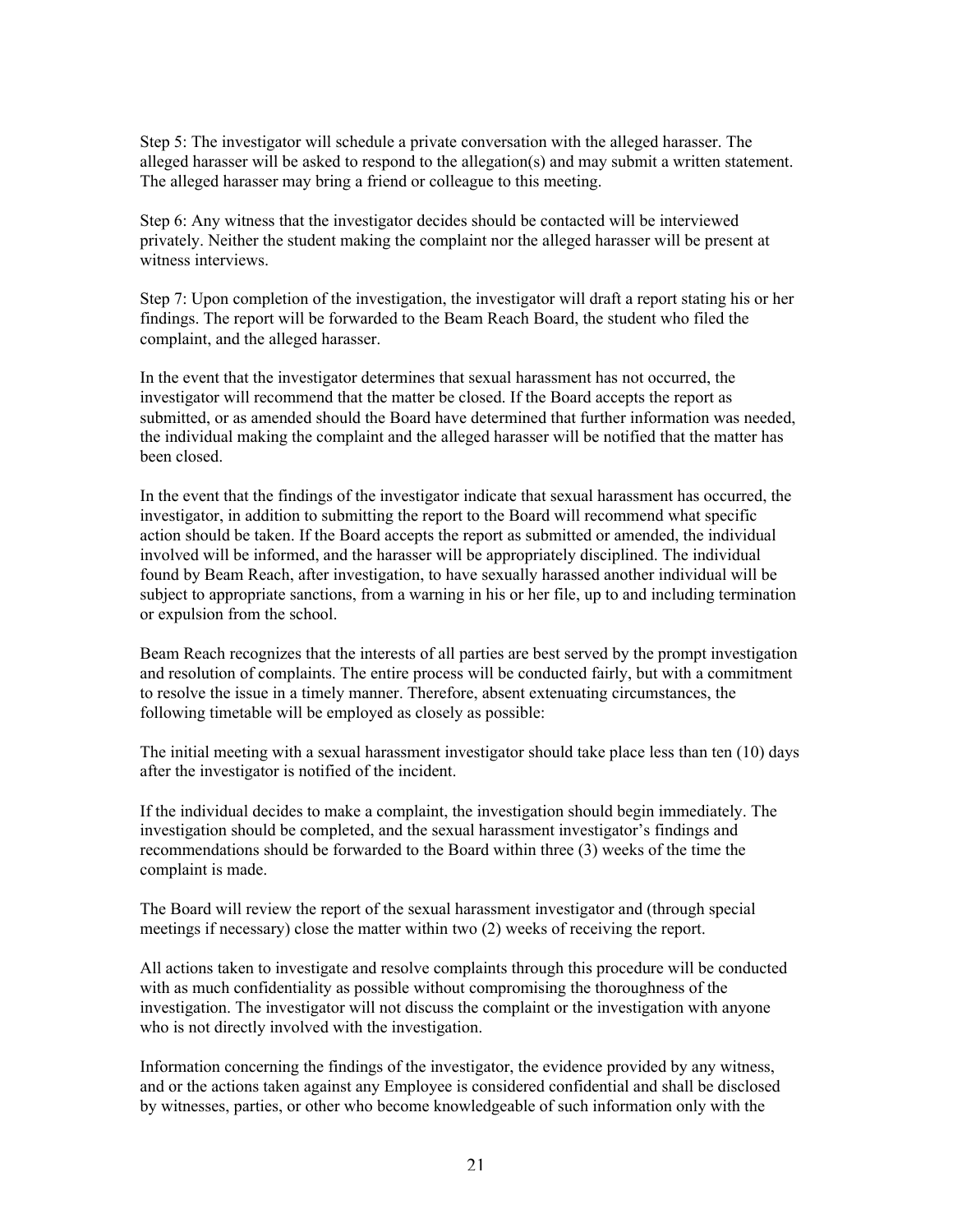express permission of Beam Reach, or in the course of any complaint to or investigation by a governmental agency empowered to investigate such complaints.

Beam Reach will take appropriate steps to ensure that the person against whom a complaint is brought is treated fairly, has adequate opportunity to respond to all accusations, and that the findings, if any, are supported by clear and persuasive evidence.

No student will be retaliated or discriminated against in any way for making a complaint of sexual harassment or for assisting in the investigation of such complaint. At the same time, Beam Reach recognizes that false accusations of sexual harassment can have serious effects on innocent women and men. Beam Reach trusts that all students will act responsibly in this manner.

## DISCIPLINARY PROCEDURES

Violations of any Beam Reach policies, breaking rules specific to the Friday Harbor Laboratories, and/or hindering Beam Reach Operational Objectives may result in one or more of the following disciplinary actions:

- Verbal warnings
- Written warnings
- Probation
- Expulsion

All staff and students are expected to understand and to actively support the standards of behavior as presented in our written materials and in our on-site orientations. While all staff are responsible for understanding and enforcing our standards for behavior, all formal disciplinary measures for students are at the discretion of the Instructor(s) in consultation with his or her staff and Headquarters, where appropriate.

Generally speaking, behavioral issues arising out of misunderstandings or that are not overly compromising to Beam Reach Operational Objectives will be addressed with education, clarification and intermediate disciplinary measures (warnings/probation). However, any behavior that significantly compromises the Operational Objectives or any violation of Beam Reach policy may be cause for immediate expulsion. Beam Reach reserves the right to contact parents/guardians in the event of significant alcohol abuse, unsafe behavior, or any behavior that potentially compromises a student's ability to participate in our program.

Under no circumstance will corporal punishment of students be administered by Beam Reach staff or contractors. The ban on corporal punishment extends to all Beam Reach activities and programs, whether on land or at sea.

In the event that you are asked to leave the program, Beam Reach will return you to the point of program departure at your own expense. At this time, any and all responsibility on the part of Beam Reach will cease. Students who are expelled or who depart early from the program will be withdrawn from all courses and receive no credit. All outstanding financial obligations to Beam Reach remain in full effect.

## SAFETY EDUCATION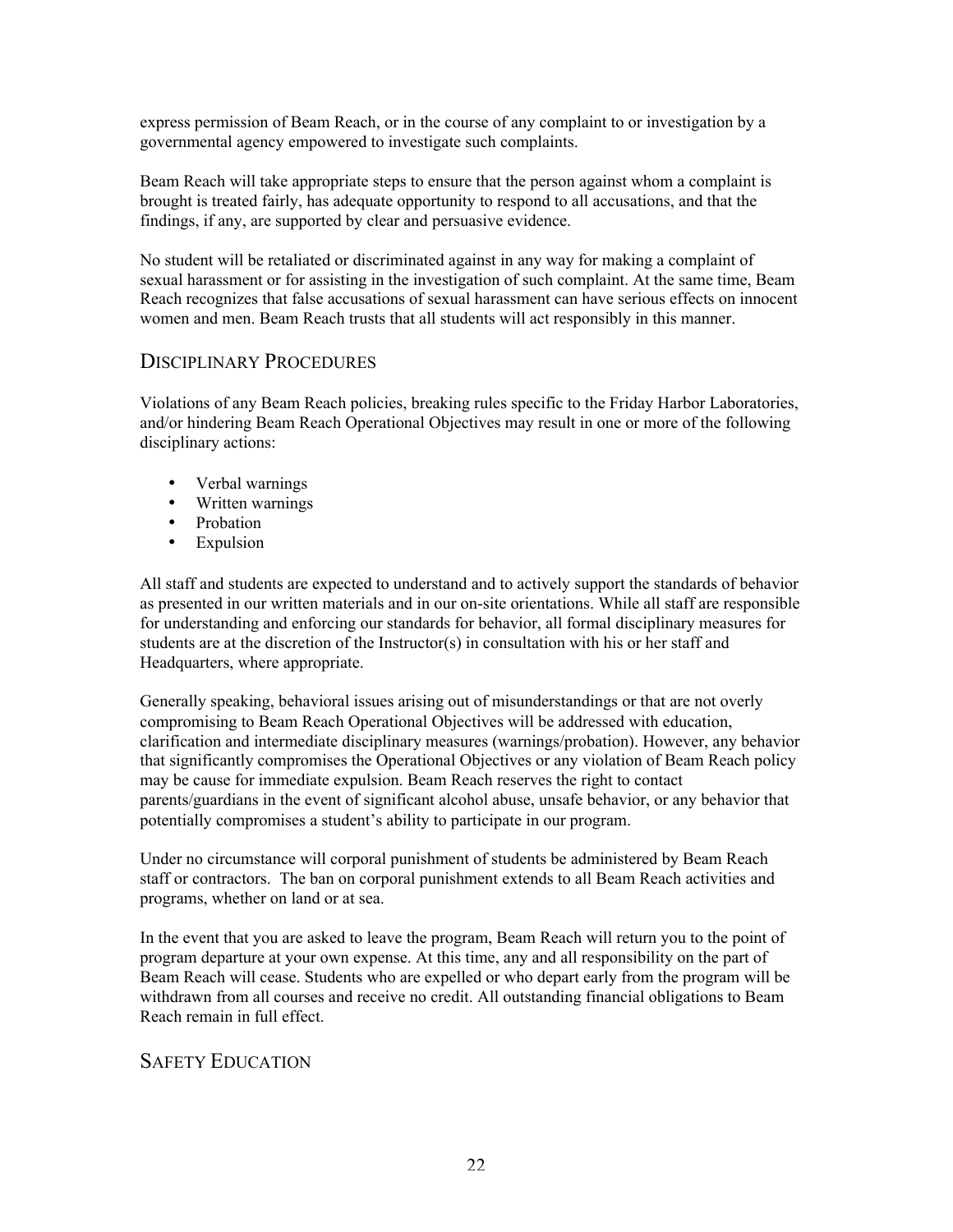During your initial orientation to the Labs and the Beam Reach sailing vessel you will learn about potential local hazards, safety systems, and specific rules. In addition, you may have discussions based on case studies and on your experiences and those of your group members. Below are some of the topics that are relevant to your program.

## BOATING

Following a swim test administered by Beam Reach staff, you will have the opportunity to use a variety of small boats for research and recreational activities. In addition to a fleet of row boats maintained by the Labs, you will have access to a sailing dingy and sea kayaks. The following small boat procedures and protocols (and others) will be presented during the program and must be followed.

- To use a small boat you must pass the Beam Reach swim test.
- A Personal Flotation Device (PFD) must be worn at all times in small boats. The PFD must be properly fitted, and buckled/zipped at all times.
- You must be oriented to the boat you plan to use and follow the guidelines for that boat.<br>• Small boat privileges can be revoked by Beam Reach instructors or captains if students
- Small boat privileges can be revoked by Beam Reach instructors or captains if students do not abide by Beam Reach Guidelines.

## HEATH CONSIDERATIONS

## Medications

You should bring enough over-the-counter and/or prescription medication to last throughout the program and your travel before or afterwards, if applicable. Keep it in its original container (this will be helpful when passing through customs). Please make sure that all medication is noted on the Beam Reach Medical Form. Program staff will check in with you on your medication requirements (storage, schedule, etc.) during the orientation at FHL. Per local laws, staff may be limited in their ability to dispense over-the-counter and prescription medications.

## Special Medical Conditions/Needs

If you have any allergies or special conditions which might lead to sudden illness (such as asthma, diabetes, bee sting or penicillin allergies, epilepsy, etc.), you must inform the staff of possible reactions. You should also consider discussing these with the rest of the student group during the orientation at the Labs so that other people will know how to react in case you suddenly need assistance or medication. If you have any critical medications, you must carry them with you at all times and should report these medications on the Beam Reach Medical Form. Beam Reach also recommends that students consider wearing a medical alert bracelet describing any special medical conditions.

## OTHER HAZARDS

Some of the hazards associated with this Beam Reach program and doing field work and living in the Pacific Northwest are described below. While Beam Reach has tried to anticipate as many risks as possible, you may nonetheless encounter risks that are not described here.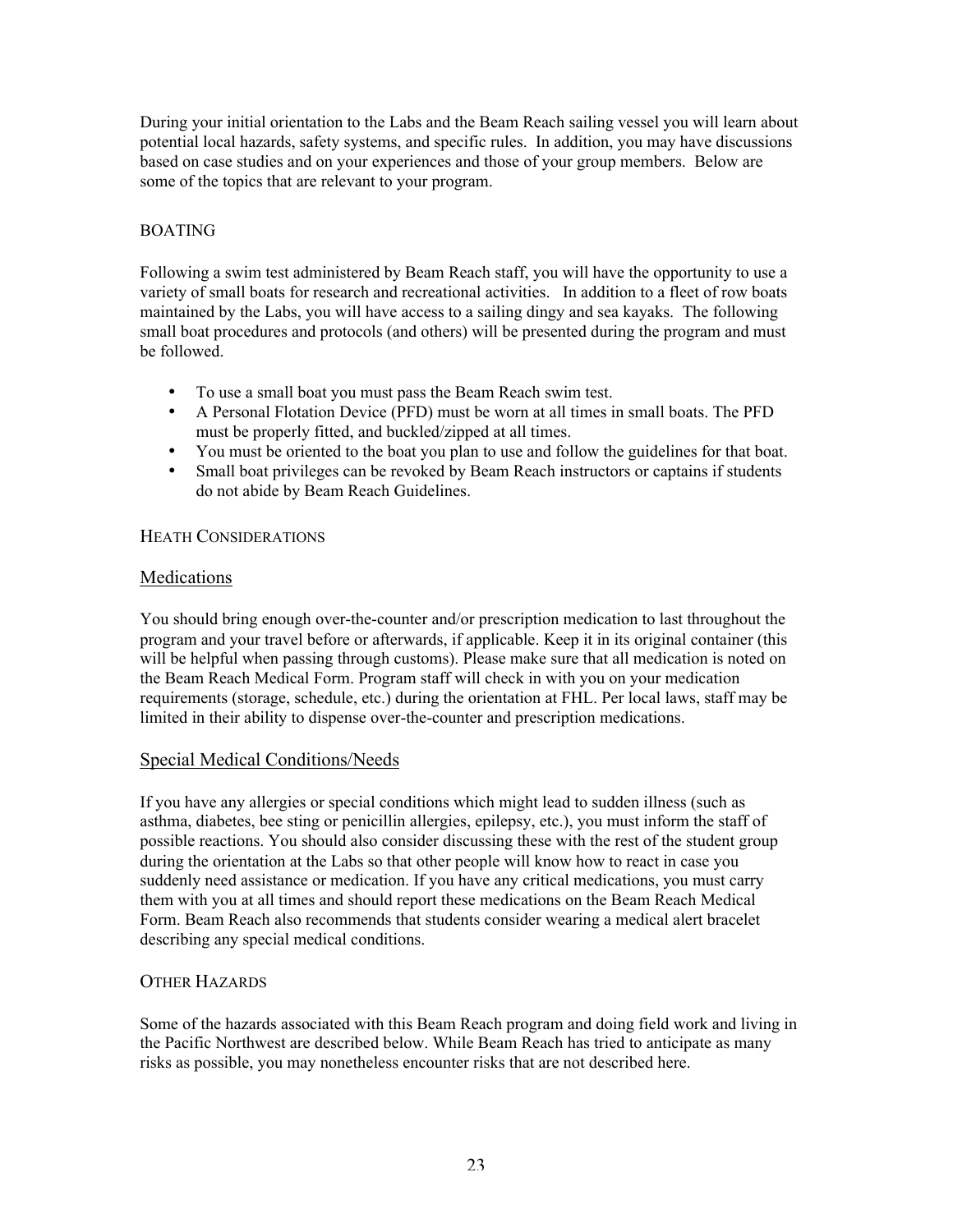BOATS/SWIMMING: The most immediate risks are presented by the Labs' proximity to the ocean and the time the program spends traveling in small boats and sailing vessels. Although Beam Reach boats are equipped with safety equipment required by the US Coast Guard and everyone is required to wear life jackets at all times while in the boats, there is potential for a water-related accident. The currents in and around the San Juan Islands are rapid and the water temperatures are extremely cold.

AUTOMOBILES AND BICYCLES: There is an unfortunate prevalence of accidents between motor vehicles and bicyclists on San Juan Island, primarily because of the lack of substantial shoulders on many of the Island's roads. Extra caution should be exercised when walking, running, or cycling on San Juan Island.

STINGING ANIMALS: Several stinging marine animals are common in the area, including several fish, stingrays, and jellyfish. Encounters with these may cause discomfort, but they are seldom serious, and measures to minimize the risk of encounter will be taken.

SUN EXPOSURE: The possibility of sunburn is very real, even in the Pacific Northwest. It will be sunny most of the time, and during the program we will spend as much time on the water as possible. Other problems related to exposure to the sun are dehydration and the danger of heat exhaustion and heat stroke. You should bring a liter of water for use during field excursions, in small boats, and on hikes.

## MEDICAL CARE

Staff provide initial first aid in the event of an accident or illness. Instructors and captains have experience in CPR, first aid, and in some cases Wilderness First Responder certification. Beam Reach maintains an extensive first aid kit for your safety and convenience.

Community health care in Friday Harbor is provided by clinics located less than 2 kilometers from the Lab. Any serious medical accident will require transportation to the hospital (approximately 1.5 hours away via ferry) in Anacortes. You will be responsible for bearing the costs of medications and visits to the clinic and hospital, including the costs of a Beam Reach staff member to accompany you.

## STUDENT RIGHTS AND RESPONSIBILITIES

## BEAM REACH RIGHTS POLICY

All members of Beam Reach community are entitled to certain basic rights. These rights include, but are not limited to, the right to live in an environment free from harassment based on race, religion, gender, handicap, ethnicity, sexual orientation, economic status, or national origin.

## **DISABILITIES**

Beam Reach is prohibited by law from making any inquiries about disabilities prior to an admissions decision. If a potential student voluntarily provides this information during the admissions process, it will be kept in strict confidence and will not affect admissions decisions. If you have a disability, please indicate it on your medical form. If you wish to request academic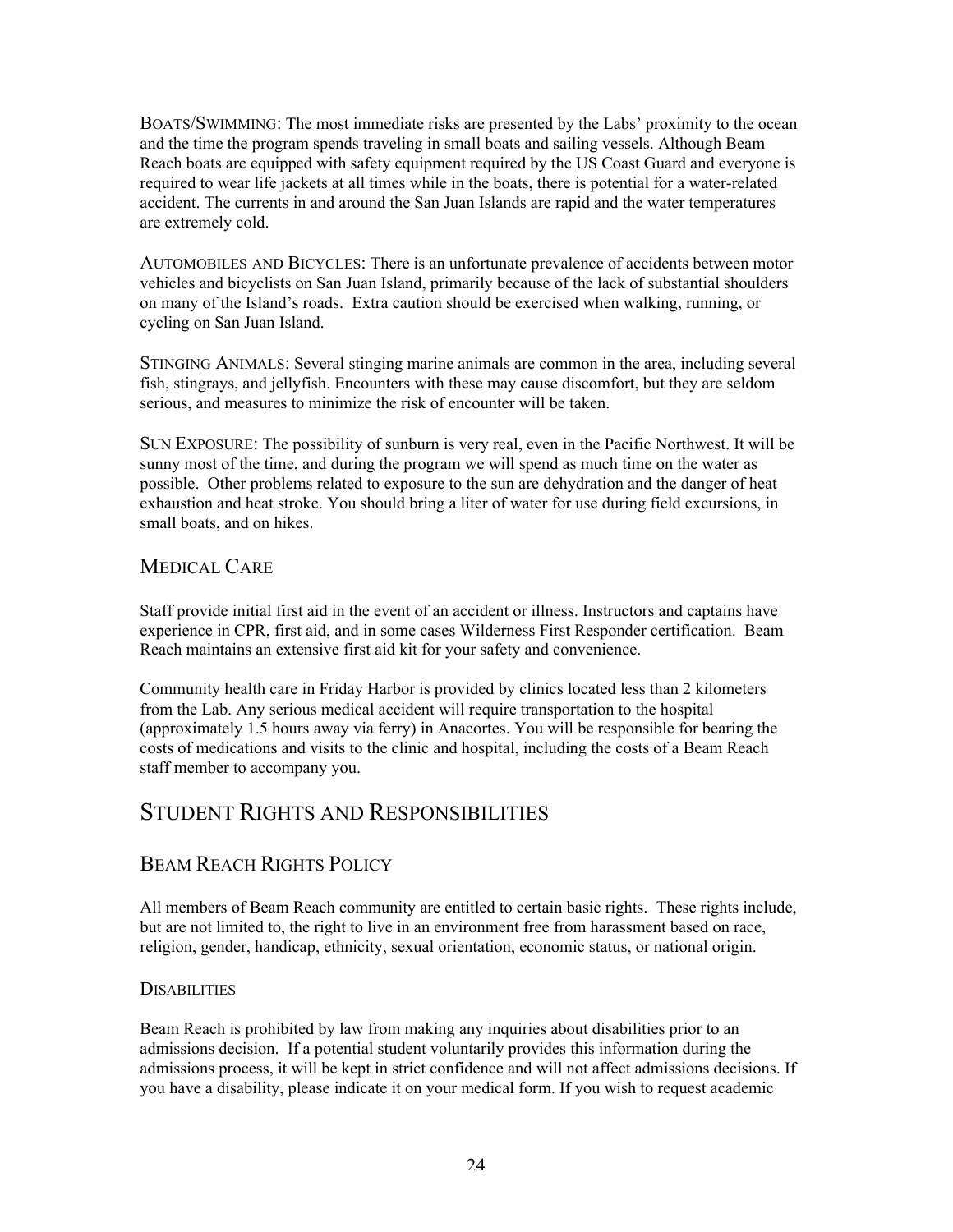accommodation, notification must be in writing by a qualified professional and submitted prior to the start of the program.

## CONFIDENTIALITY OF STUDENT RECORDS

## STUDENT RIGHT OF ACCESS

Beam Reach maintains confidential files on all Beam Reach students. These files contain material submitted as admissions requirements, financial aid application material, all contracts, medical records, and academic grades.

Beam Reach reserves the right to request updated transcripts from accepted students at any time. Unless otherwise detailed in the terms of your acceptance, you are expected to maintain the academic standing achieved at your home institution (as evidenced by enrollment status and GPA) at the time of acceptance. Beam Reach may rescind offers of acceptance made to students whose academic standing changes.

You are free to take reasoned exception to data or views offered in any course of study and to reserve judgment about matters of opinion. You are responsible for learning the content of any course of study for which you are enrolled. You have protection through orderly procedures against prejudiced or capricious academic evaluation. At the same time, you are responsible for maintaining standards of academic performance established for each course in which you are enrolled, and for full participation in all aspects of the program.

## DIRECTORY INFORMATION

Certain information, known as "directory information," may be released by Beam Reach. This information includes your name, address, phone number, place and date of birth, major field of study, participation in officially recognized activities and teams, dates of attendance, awards received, and other similar information. If you do not wish this information released to others, you must make written notification of this to the Beam Reach Admissions Office.

The Admissions Office will prepare a list of students on each program. This list, containing names, addresses, phone numbers and schools, will be sent to each student approximately one month prior to the start of the program. If you do not wish to have your address or phone number included on this list, you must contact the Beam Reach Admissions Department no later than two months prior to program departure.

## THIRD PARTY ACCESS

Except in the case of students who are 17 years of age and under, parents have no right of access to the records of students in post-secondary institutions.

Beyond the directory information mentioned above, your confidential record may be accessed by only two parties: the staff of the University of Washington who are involved in the accreditation of Beam Reach, the registration of Beam Reach students, and the production of transcripts; and, those instructors and employees of an educational institution who have a legitimate educational interest in your record. Information will not be released to any other parties without your written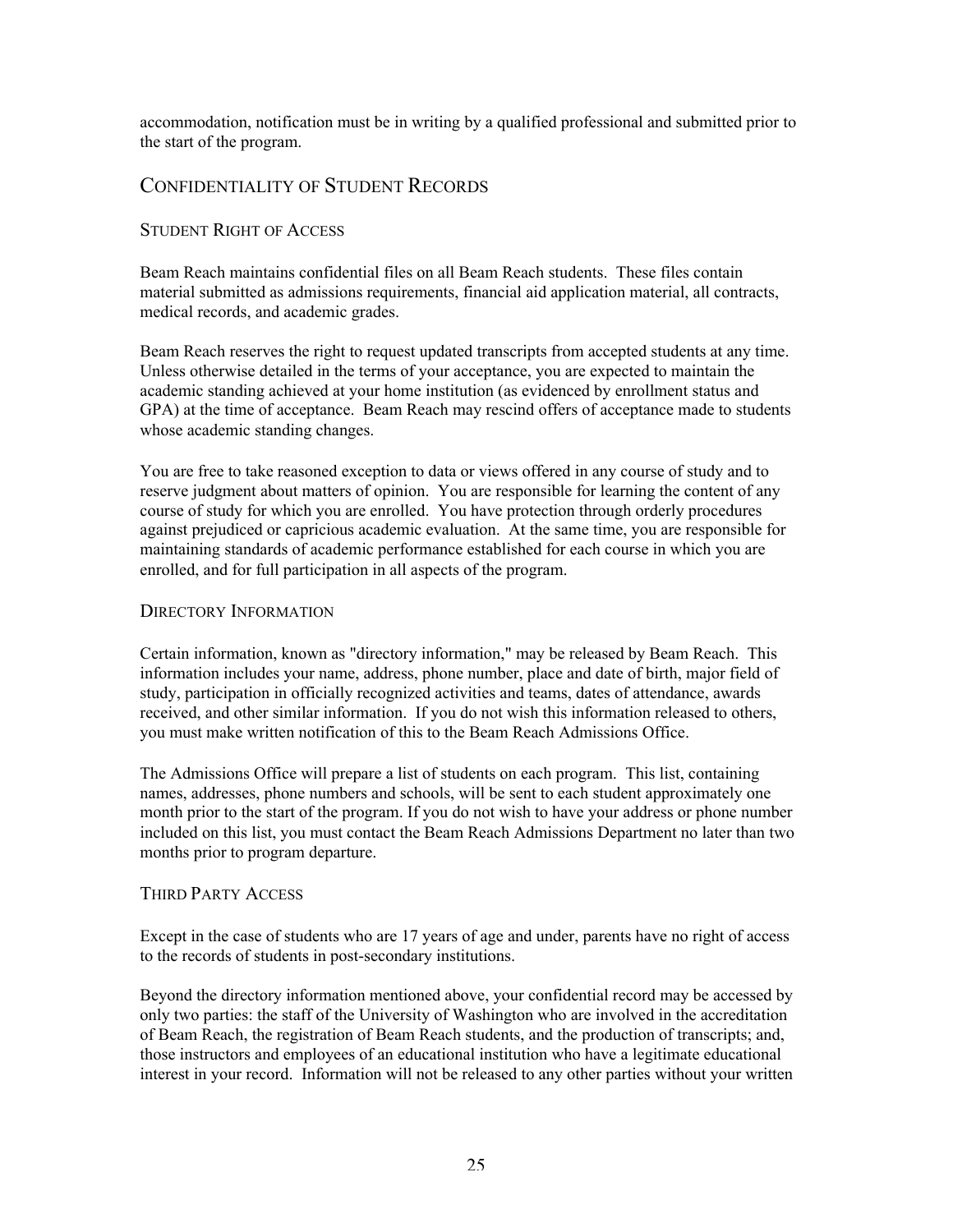permission. In an emergency, information may be released if your health and safety is at stake, and if the person receiving the information is in a position to act on it.

If you wish to review your file, you must either make an appointment to do so with the Director of Admissions through your instructor, or make a written request for a copy of specific information.

## CONTRACTUAL AND FINANCIAL OBLIGATIONS

## STATEMENT OF BEAM REACH RESPONSIBILITY

In organizing and managing these programs, Beam Reach, its agents, employees, and staff give notice that they act solely on behalf of and for the benefit of the participants, on the express agreement that Beam Reach shall not be liable, financially or otherwise, for non-performance or unsatisfactory service; for the injury to persons including death; for loss of, or damage to property; for accident or delay; and/or for expenses arising from strikes, weather, quarantine, sickness, government regulation, civil unrest or war, or from any act or omission of its agents or employees, and/or airline, railroad, bus company, automobile rental agency, hotel, or other supplier of service.

Beam Reach is a not-for-profit, 501(c) (3) corporation located in Seattle, Washington, U.S.A. All matters relating to or arising out of or involving in any way a student's relationship with Beam Reach shall be governed by Washington State law and any legal dispute shall be determined by a Washington State court.

Beam Reach reserves the right to refuse any applicant admission to any program if s/he is deemed unsuited for the program for any reason. All courses, fees, and dates are tentative until verified and confirmed in writing by Beam Reach.

Beam Reach considers applicants and admits students of any race, gender, sexual preference, nationality, or ethnicity to all the rights, privileges, programs, and activities generally accorded or made available to students at the school. Beam Reach does not discriminate on the basis of race, gender, sexual preference, religion, nationality, or ethnicity in administration of its educational policies, admissions policies, scholarship and loan programs, and athletic and other schooladministered programs. Beam Reach is an equal-opportunity institution that values and seeks diversity in its directors, administrative staff, and instructors, as well as its student body.

## PROGRAM CHANGES

Beam Reach programs are obviously different from a term on your home campus, other travel or adventure programs, and other study abroad programs. Each session is unique and often cannot be implemented exactly as planned for a variety of reasons. There are factors which, although closely monitored, are beyond the control of Beam Reach. For example:

- Some programs take place in highly regulated and sensitive environments, usually requiring special permits.
- Some projects depend on the goodwill and generosity of individuals and institutions which lend support.
- Tenuous weather situations or natural disasters or changes in political conditions may require last-minute changes or cancellation of specific activities.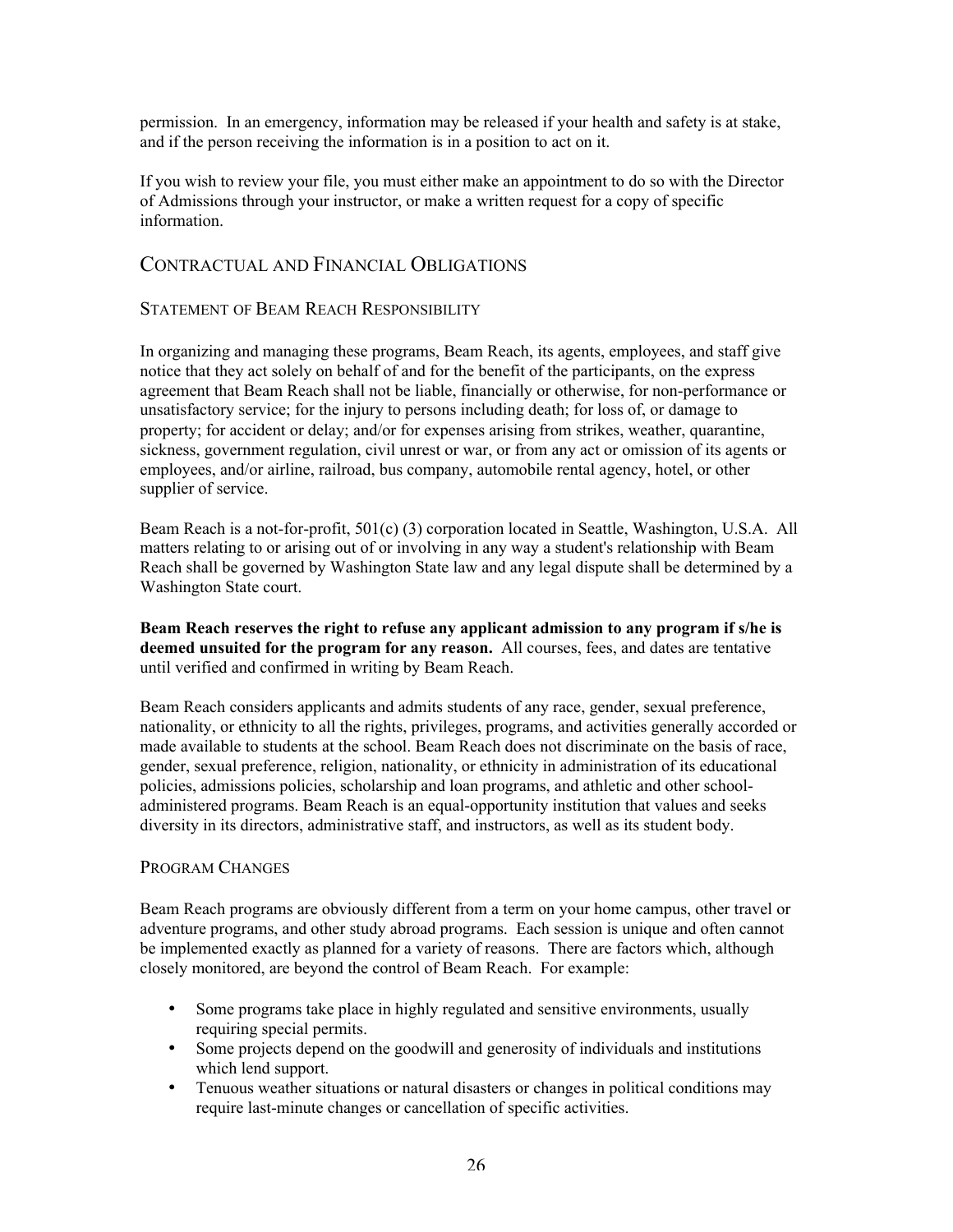• Faculty and staff changes occur due to health, personal matters, performance evaluations, and other factors.

Beam Reach reserves the right to make changes before or during a program. Indeed, part of the challenge is in adapting to changing conditions and overcoming the obstacles they may present.

## COURSE CANCELLATIONS

In rare cases, circumstances make it necessary to cancel a proposed course or program. In the event of a course cancellation prior to course commencement, Beam Reach will refund any tuition or deposit monies you have paid. Beam Reach will not refund any monies if a cancellation occurs once a program is in session; therefore, it is highly recommended that you investigate trip cancellation insurance. Circumstances that might precipitate a cancellation include political unrest, weather-related problems, or a medical epidemic or emergency.

## REFUND POLICIES

Full tuition is generally due 30 days before the first day of the program. If you withdraw by notifying Beam Reach in writing, we will refund the total program costs (less the deposit) according to the following schedule:

- 100% refund if you withdraw more than 30 days before the first day of the program.
- 50% refund if you withdraw 30-16 days before the first day of the program.
- 25% refund if you withdraw less than 15 days before the first day of the program.
- NO REFUND if you withdraw on or after the first day of the program.

The \$525 deposit is *non-refundable* except in one case: if you apply for financial aid and notify us that you have decided not to participate within 10 days of receiving our offer of assistance, we will refund 100% of your deposit. Students may transfer the non-refundable deposit to a future Beam Reach course within the next 12 months, subject to re-acceptance.

## POLICY REGARDING OUTSTANDING TUITION BALANCES

No student having an outstanding tuition balance will be allowed to participate in a Beam Reach program unless the Director of Admissions has approved an exception due to late receipt of financial aid funds (for semester programs only). If funds due to you by your home school or through federal financial assistance are not available at the time the program departs for the field, you may be permitted to go into the field if you sign a promissory statement accepting personal responsibility for all outstanding tuition monies, including expected federal funds, and committing that the balance will be paid by the end of the program. No grades will be awarded until all outstanding tuition monies are paid in full. Any payment received from a student with an outstanding tuition balance will be applied first to that balance.

## POLICY REGARDING OTHER OUTSTANDING FEES

You may occasionally incur expenses that are temporarily covered by Beam Reach staff and/or instructors. This may include, but is not limited to, medical expenses, phone bills, and charges for damage done to Beam Reach facilities and/or equipment. You must pay